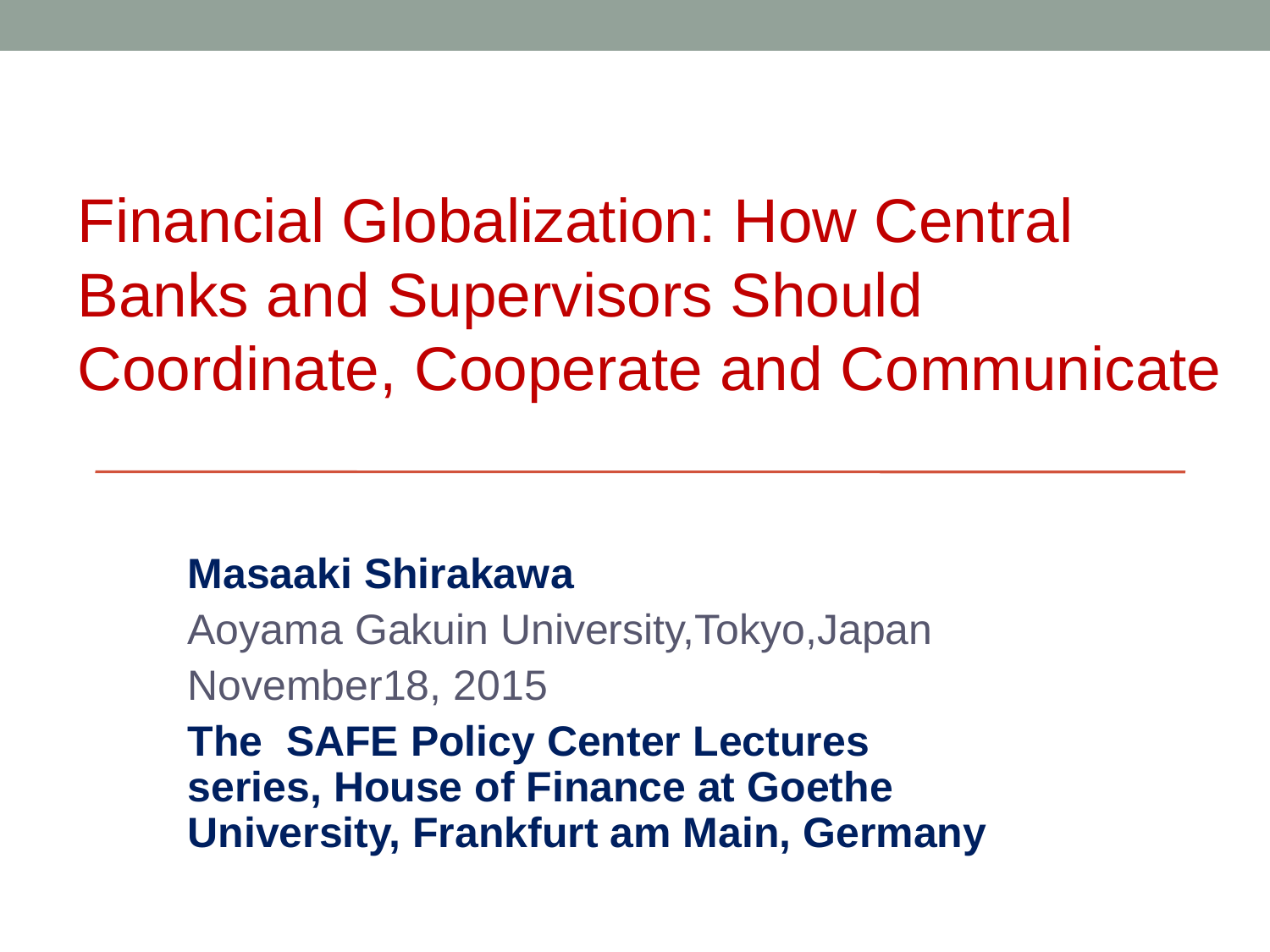## Outline of my talk today

- 1. Globalization and the increased need for global cooperation (and coordination)
- 2. Monetary policy
- 3. Banking operation
- 4. Supervision and regulation
- 5. Some additional thoughts and concluding remarks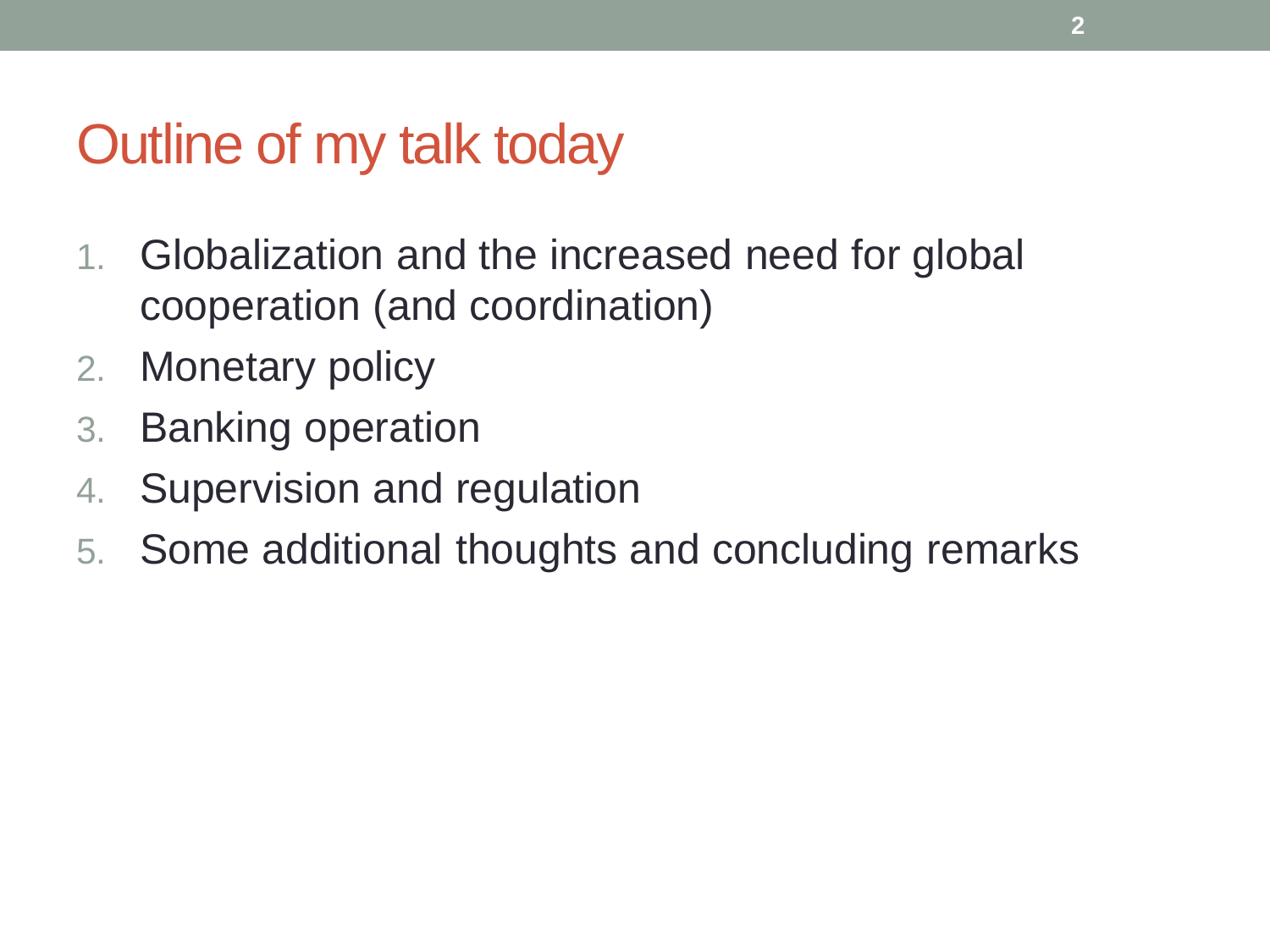PART 1: Globalization and Increased Need for Cooperation (and Coordination)

**3**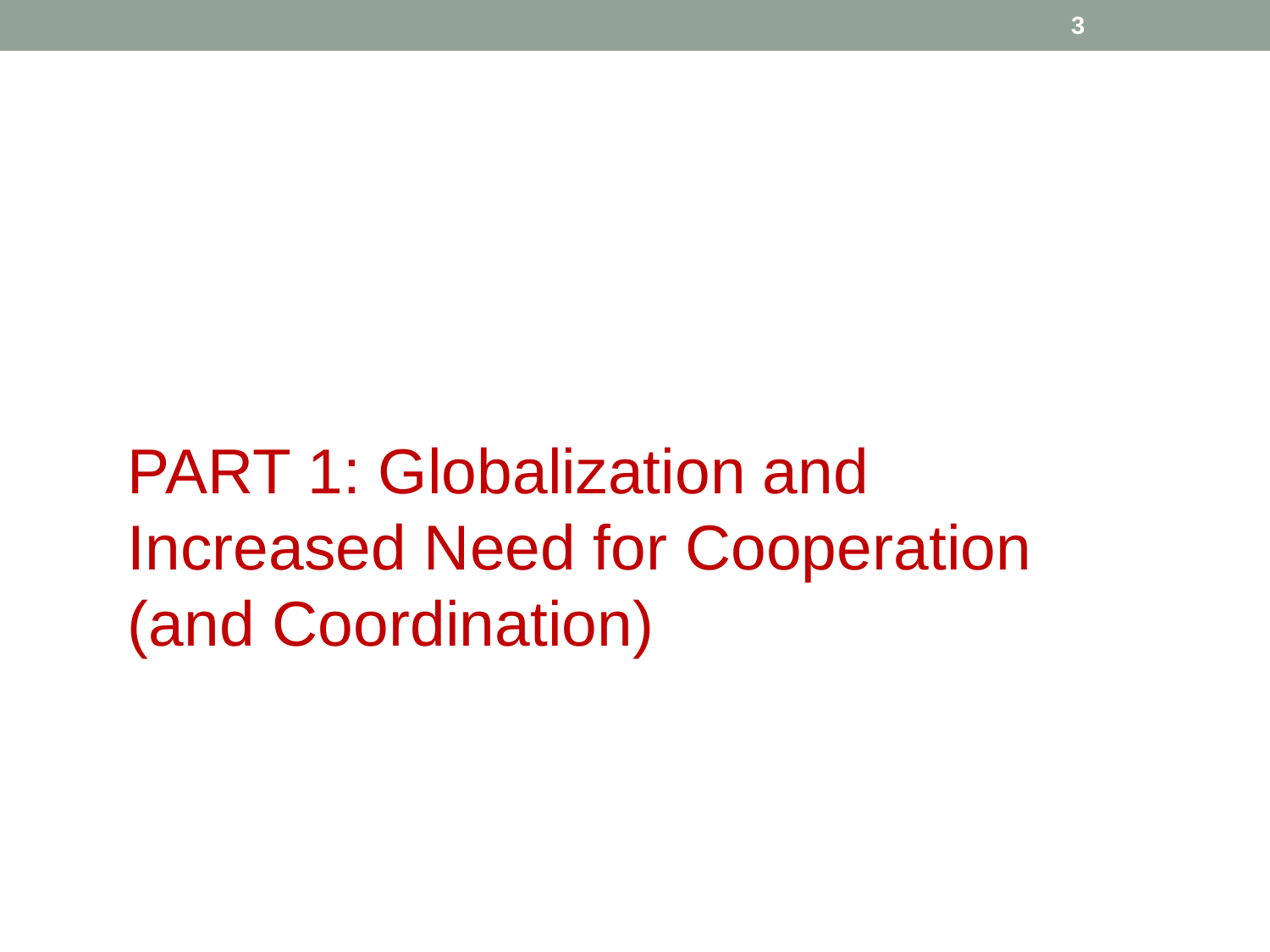# The usage of "cooperation" and "coordination" in my talk

The distinction is somewhat blurred. But, I use these words according to the following:

Coordination ⇒to act based on prior agreement on specific action to achieve mutually beneficial state

Cooperation ⇒to act without prior agreement on specific action to achieve mutually beneficial state

#### **"Cooperation"**

- "When you work with someone to achieve something that you both want, it is cooperation." *(Longman Dictionary)*
- "Organizing the activities of two or more groups so that they work together efficiently and know what the others are doing" *(Advanced Learner's English Dictionary)*

#### **"Coordination"**

• "The organization of people or things so that they work together well" *(Longman Dictionary)*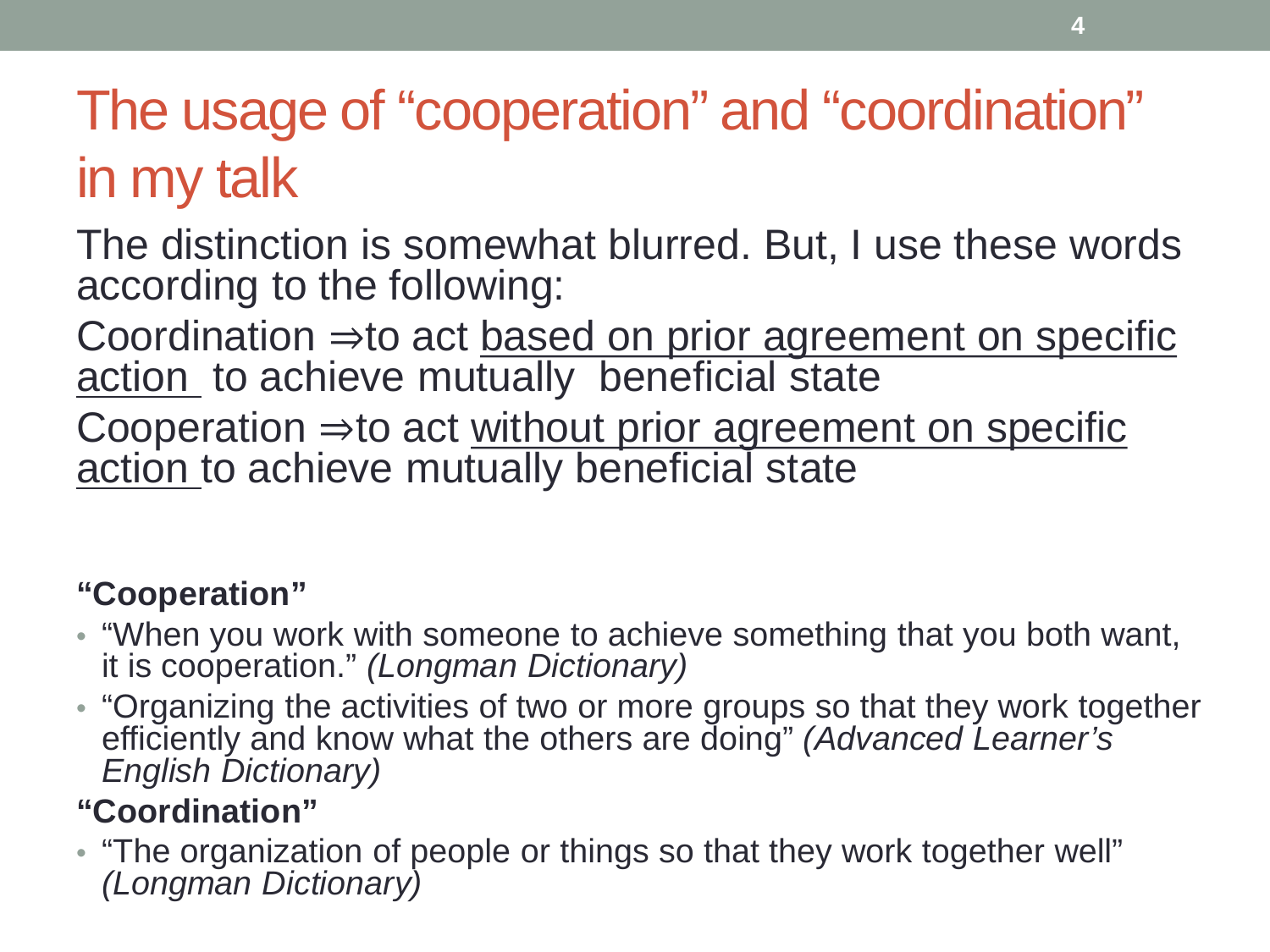### The progress of financial globalization

- Massive increase in financial transaction
- The size of big financial institution exceeding GDP of the country where its headquarters is located
- Complexities of financial transaction (derivative transaction etc.)
- Increased speed of financial transactions
- Non-existence of "world central bank" and "world regulator"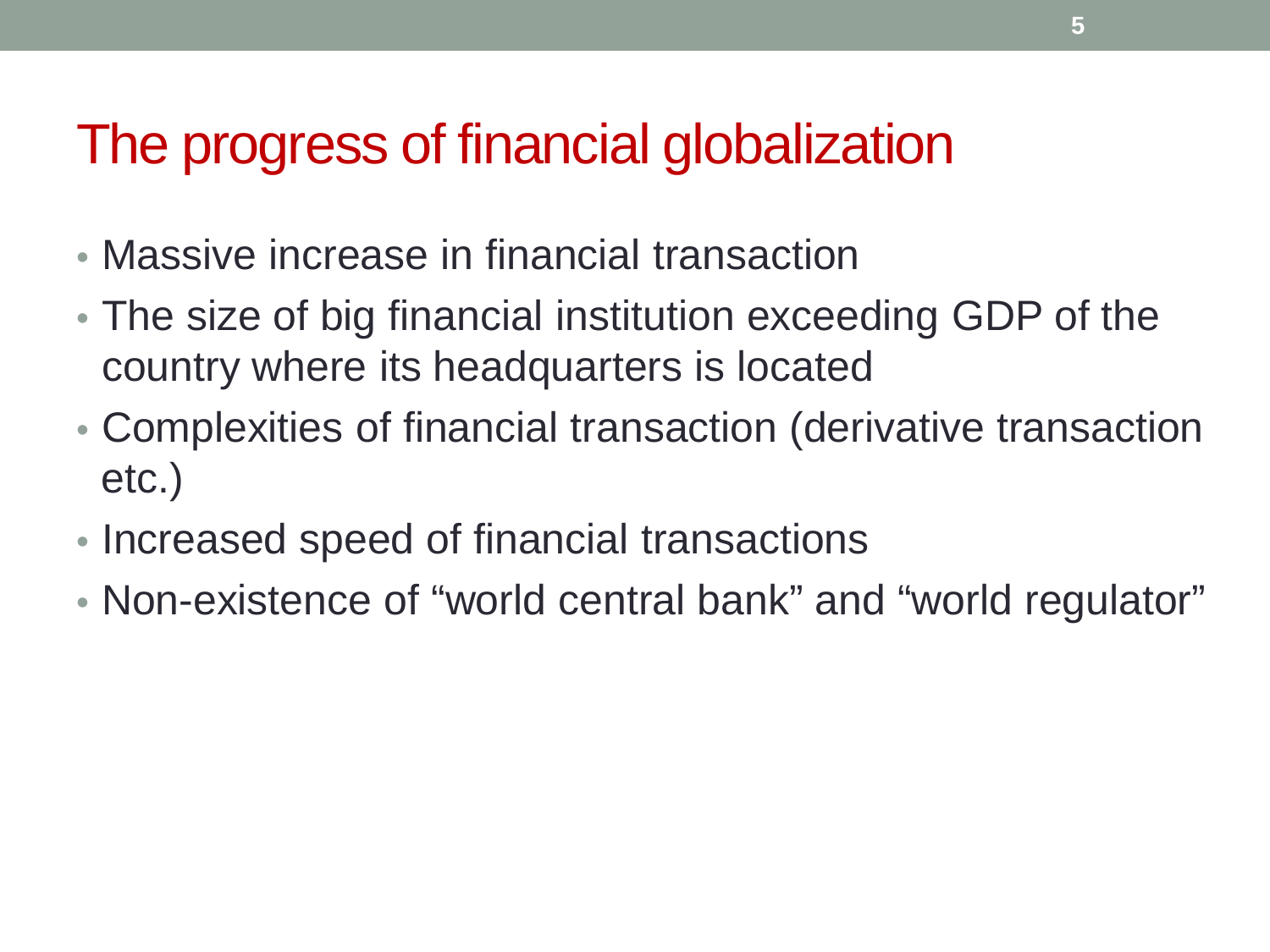# Asset size of top global banks as a percentage of home country GDP has increased tremendously

#### Assets of Top 3 Global Banks as a Percent of Home Country GDP



Percent of Home Country GDP

Source:Daniel Tarullo, "Regulating large foreign banking organizations" (2014)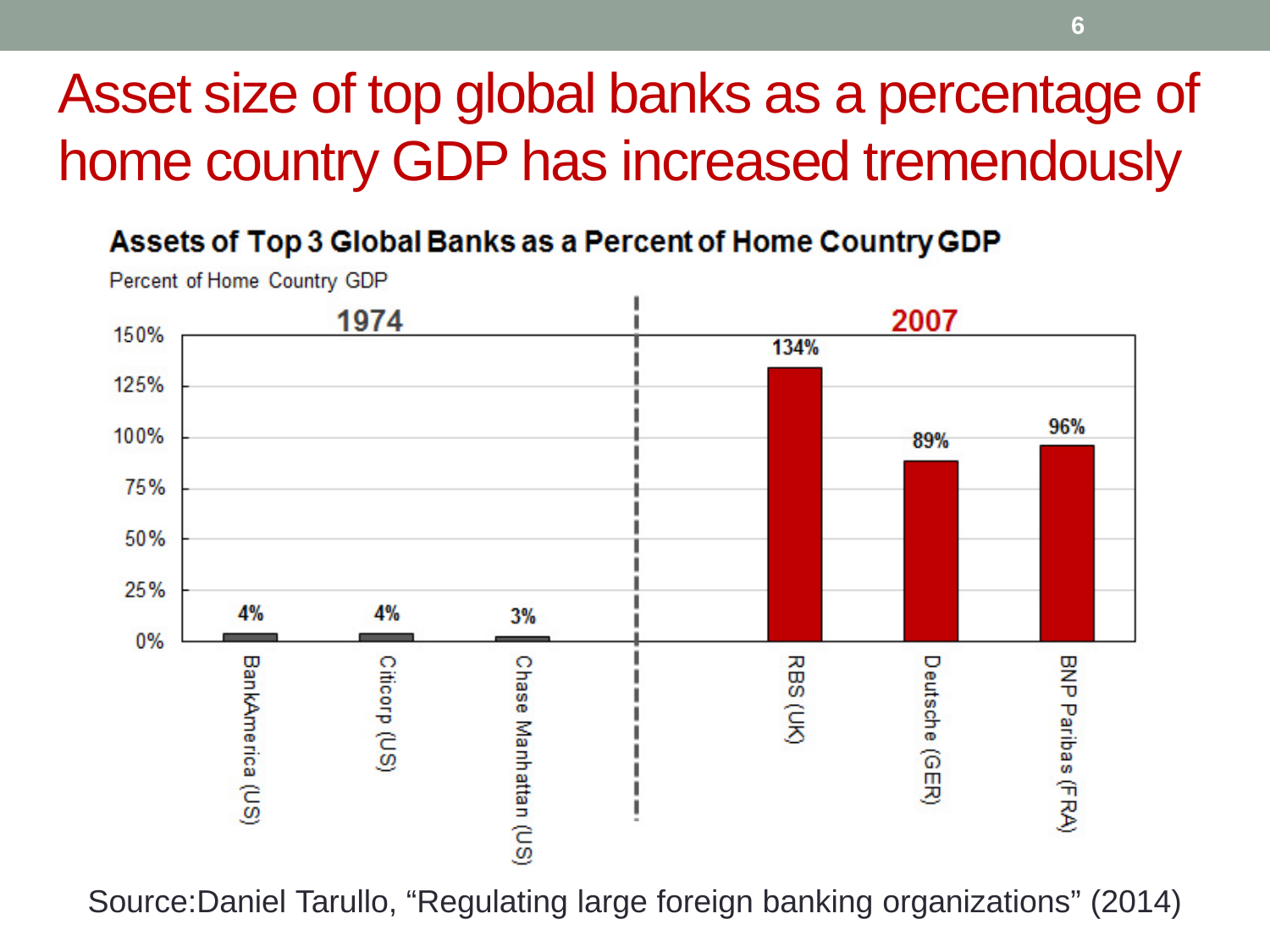# Global cooperation among central banks and central banks' cooperation with other authorities

- Three activities of central bank as a guardian of money (depending on legal framework of central bank)
	- Monetary policy
	- **Banking operation:** 
		- $\nu$  LLR: lender of last resort
		- $\sqrt{P}$ ayment system policy
	- $\triangleright$  Financial supervision and regulation
- Globalization inevitably calls for global cooperation (and coordination) in above three areas of central banks' activity, though its form and intensity are different.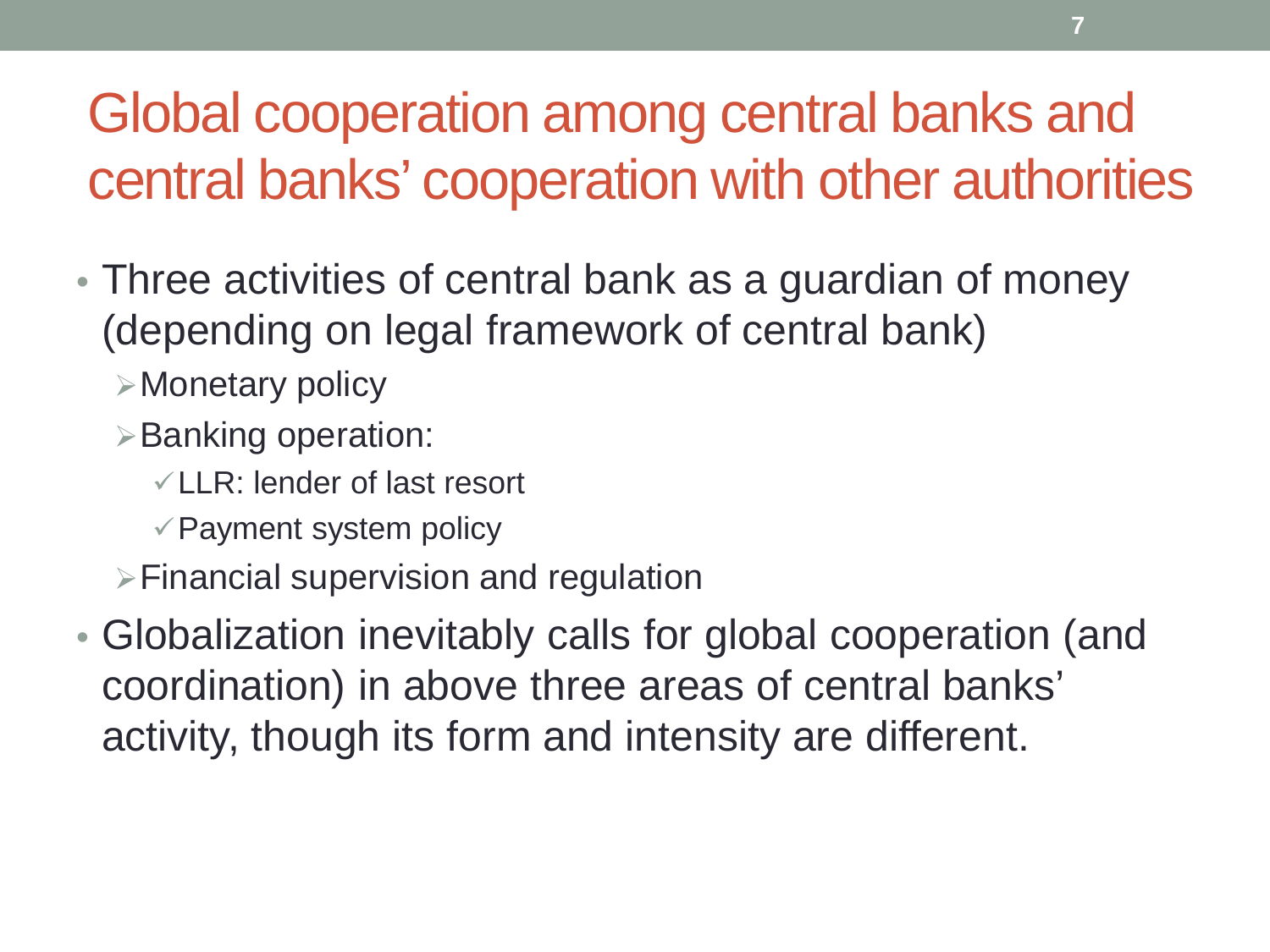# PART 2: Monetary Policy

**8**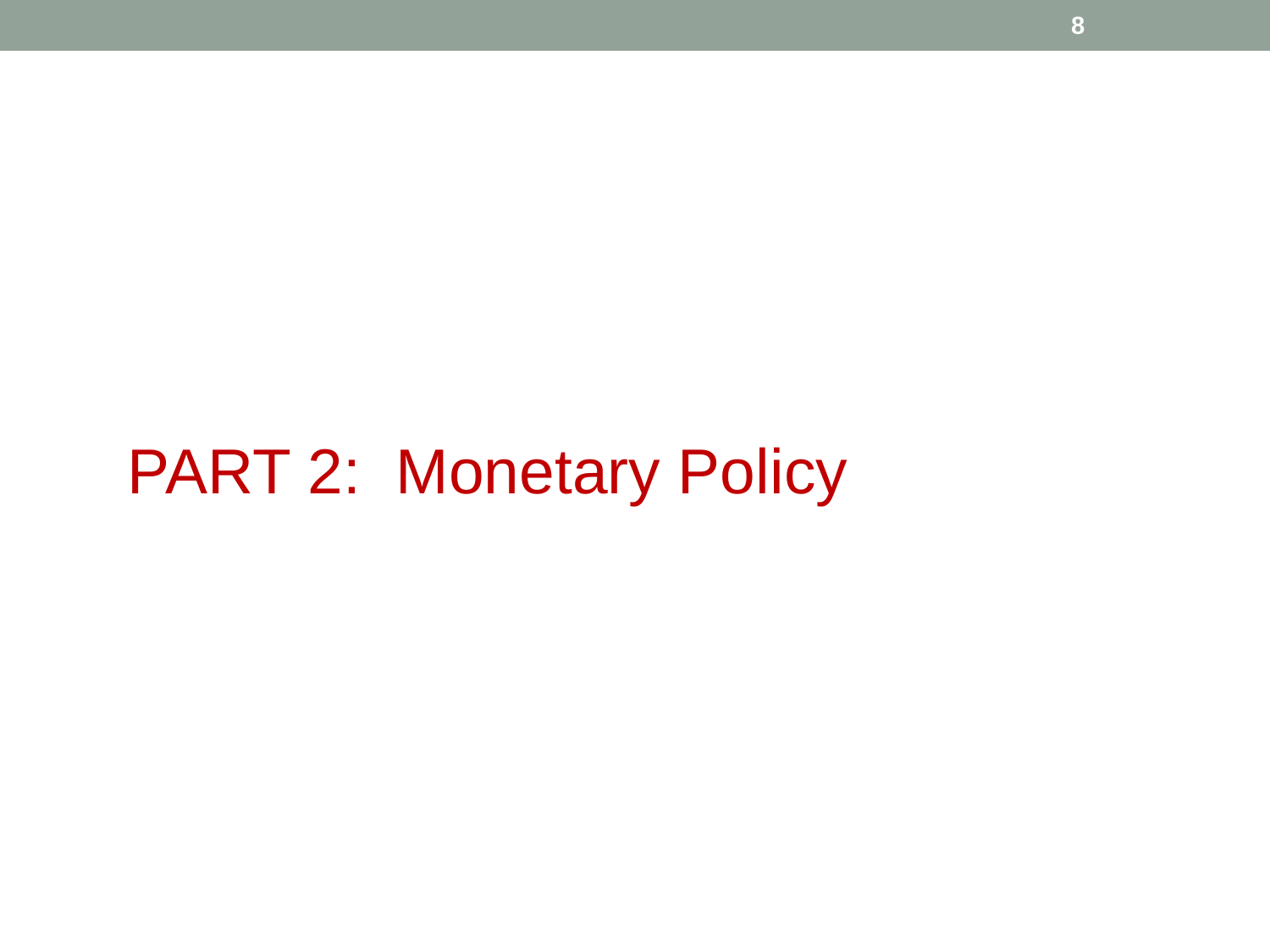# Change in the debate on policy coordination and cooperation and evolution of my thinking

- The height of "international policy coordination": Plaza accord (1987) and Louvre accord (1987)
- The rhetoric, realities and consequences
- "Put one's house in order".
	- $\triangleright$  "Open economy trilemma" ("impossible trinity") as a supporting economics argument
- New developments and/or recognition:
	- $\triangleright$  Further progress of financial globalization
	- $\ge$  Zero lower bound of interest rate
	- **▶ Safe-haven characteristics**
- Renewed interest in the debate on "putting one's house in order" and "keeping global village in order"(Caudio Borio's terminology (2015)).
- What is realistic solution in this new world?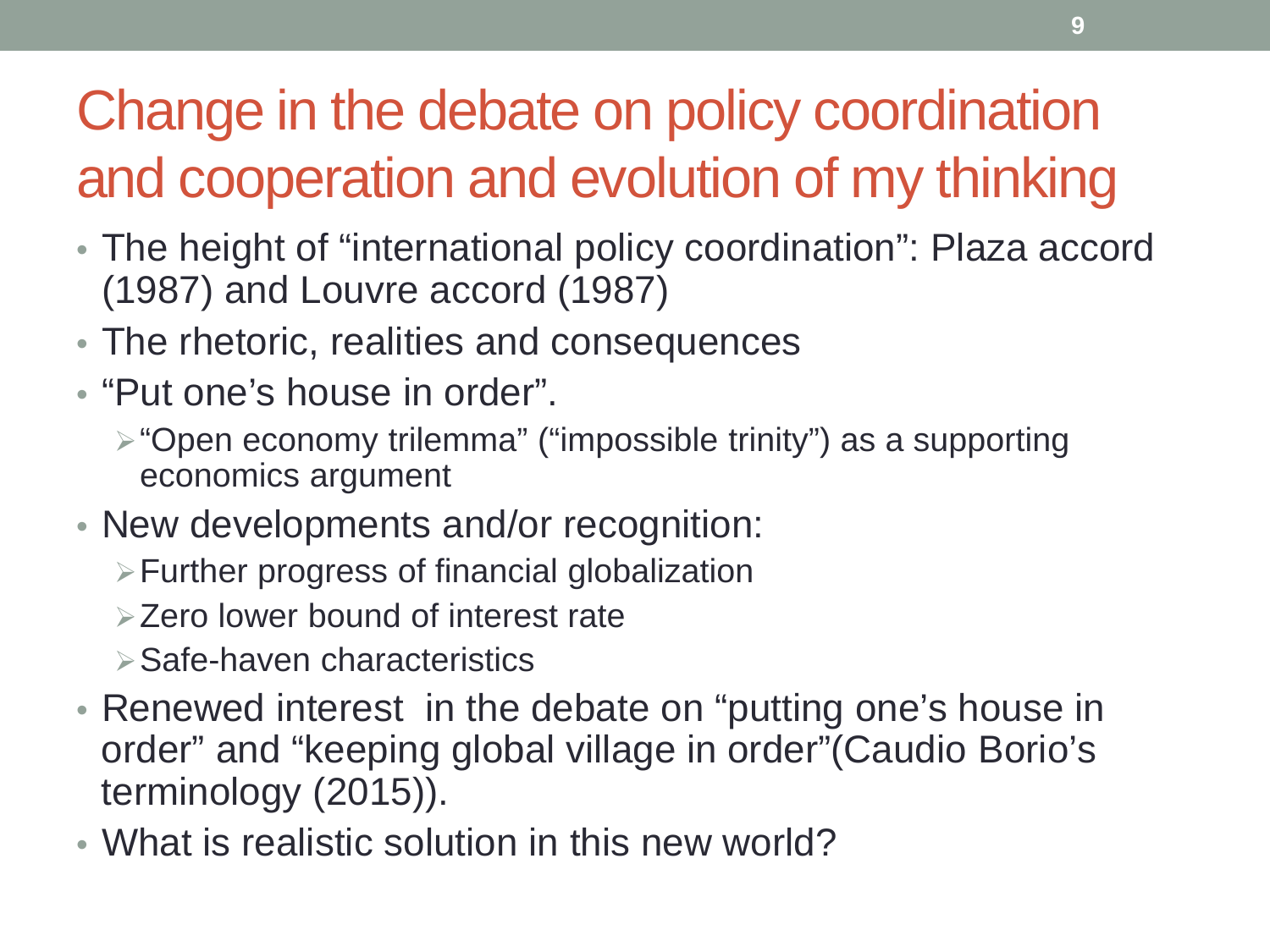# Plaza Accord: Too much emphasis on current account imbalances

10. These positive economic developments notwithstanding, there are large imbalances in external positions which pose potential problems, and which reflect a wide range of factors. Among these are: the deterioration in its external position which the U.S. experienced from its period of very rapid relative growth; the particularly large impact on the U.S. current account of the economic difficulties and the adjustment efforts of some major developing countries; the difficulty of trade access in some markets; and the appreciation of the U.S. dollar. The interaction of these factors – relative growth rates, the debt problems of developing countries, and exchange rate developments – has contributed to large, potentially destabilizing external imbalances among major industrial countries. In particular, the United States has a large and growing current account deficit, and Japan, and to a lesser extent Germany, large and growing current account surpluses.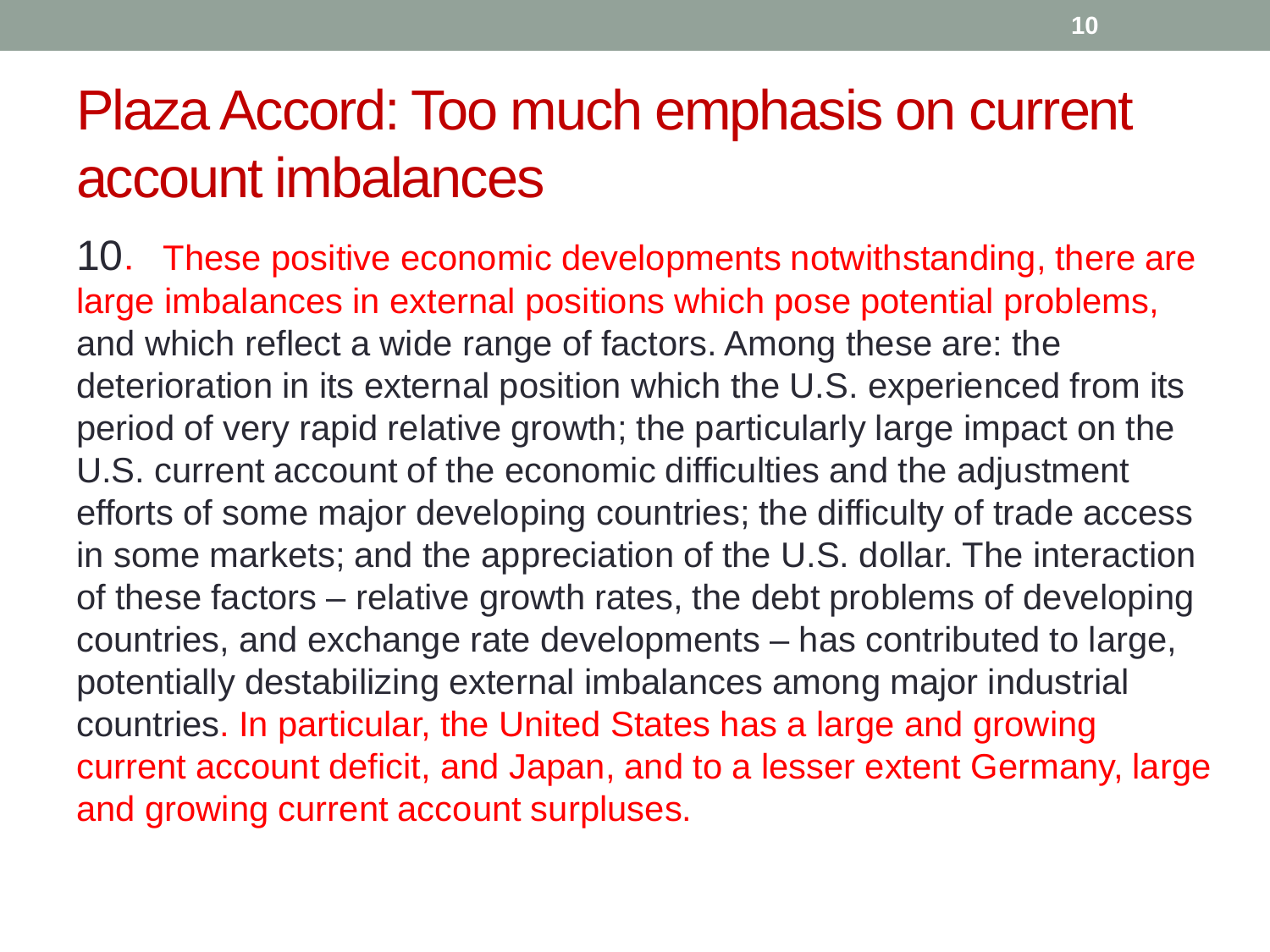# Plaza Accord: Commitment of policies by G5 countries

The Ministers of Finance and Central Bank Governors agreed that recent economic developments and policy changes, when combined with the specific policy intentions described in the attached statements, provide a sound basis for continued and a more balanced expansion with low inflation. They agreed on the importance of these improvements for redressing the large and growing external imbalances that have developed. In that connection, they noted that further market opening measures will be important to resisting protectionism.

………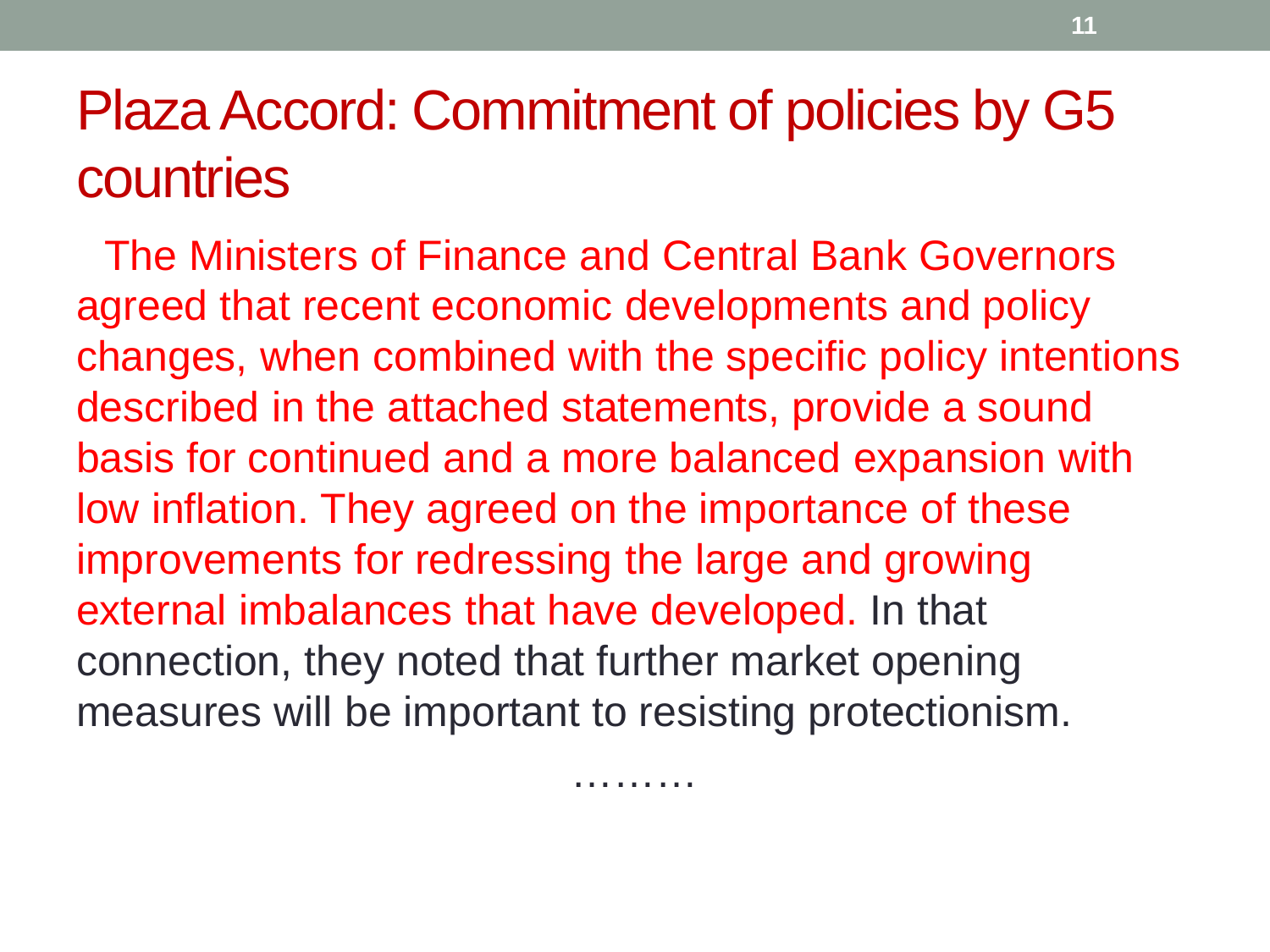# Plaza Accord: Explicit reference to monetary policy

"The Government will implement policies with the following explicit intentions."

**France:** To secure the attainment of monetary aggregates growth targets, consistent with decelerating inflation.

**West Germany**: Deutsche Bundesbank will continue to ensure a stable environment conducive to the expansion of domestic demand on a durable basis.

**Japan**: Flexible management of monetary policy with due attention to the yen rate.

**The UK**: To operate monetary policy to achieve further progress towards price stability and to provide a financial environment for growing output and employment; and to buttress monetary policy with a prudent fiscal policy.

**The US**: Conduct monetary policy to provide a financial environment conducive to sustainable growth and continued progress toward price stability.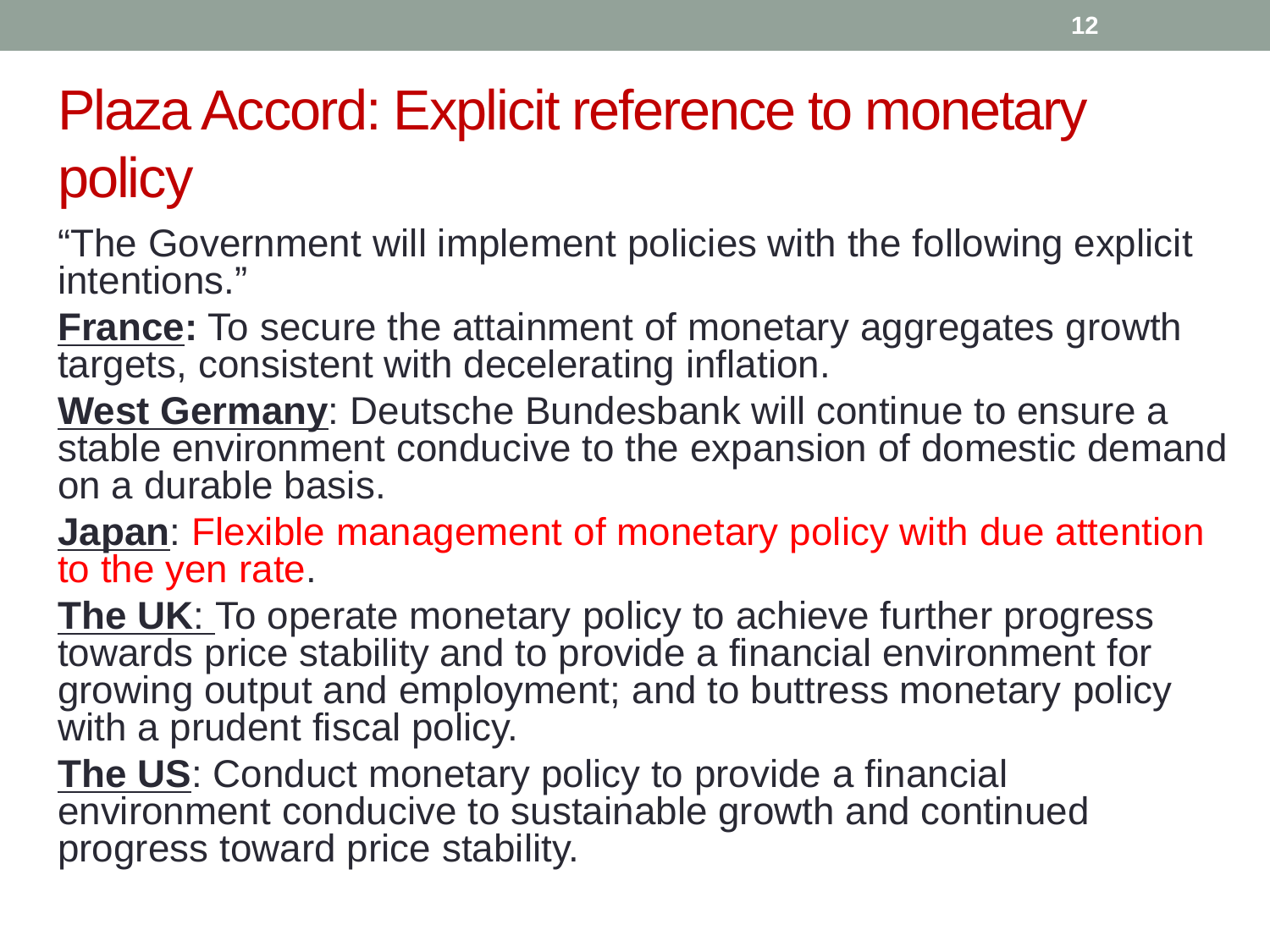# Louvre accord: Monetary policy aiming at reducing the external surplus

7. The Ministers and Governors agreed to intensify their economic policy coordination efforts in order to promote more balanced global growth and to reduce existing imbalances. Surplus countries committed themselves to follow policies designed to strengthen domestic demand and to reduce their external surpluses while maintaining price stability. Deficit countries committed themselves to follow policies designed to encourage steady, low-inflation growth while reducing their domestic imbalances and external deficits. To this end, each country has agreed to the following undertakings.

**West Germany** : Monetary policy will be directed at improving the conditions for sustained economic growth while maintaining price stability.

**Japan**: The Government of Japan will follow monetary and fiscal policies which will help to expand domestic demand and thereby contribute to reducing the external surplus.... The Bank of Japan announced that it will reduce its discount rate by one half percent on February 23.

**The US**: Monetary policy will be consistent with economic expansion at a sustainable non-inflationary pace.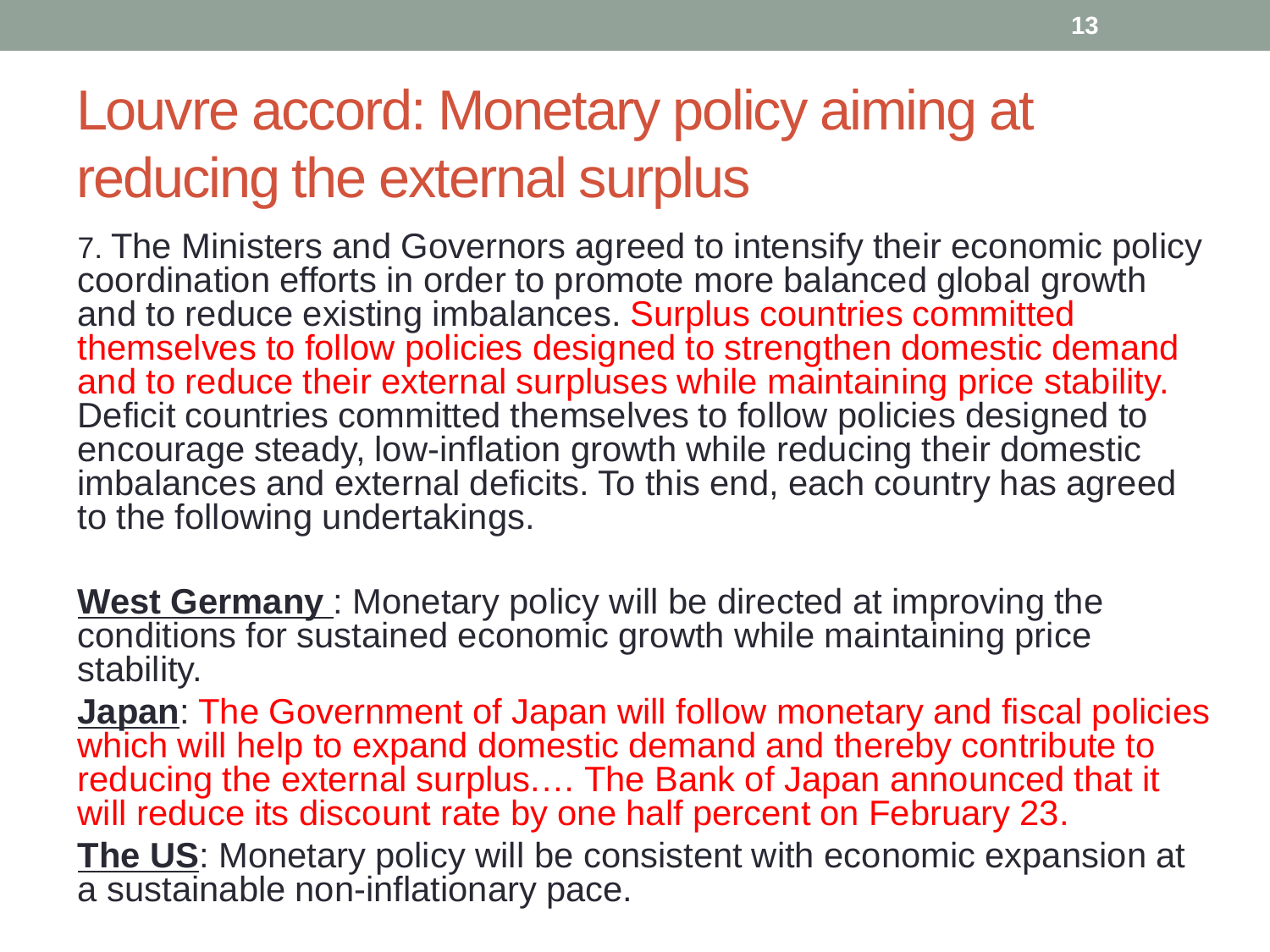# Feldstein's sober assessment of international policy coordination

Although international coordination of macroeconomic policymaking sounds like a way to improve international relations more generally, there is a serious risk that it will have the opposite effect. An emphasis on international interdependence instead of sound domestic policies makes foreign governments the natural scapegoats for any poor economic performance. Pressing a foreign government to alter its domestic economic policies is itself a source of friction and the making of unkeepable promises can only lead to resentment. It would in general be far better if the major industrial countries concentrated on the pursuit of sound domestic economic policies and reserved the pursuit of international cooperation for those subjects like international trade and national security in which cooperation is truly essential. (Feldstein (1988) p. 12)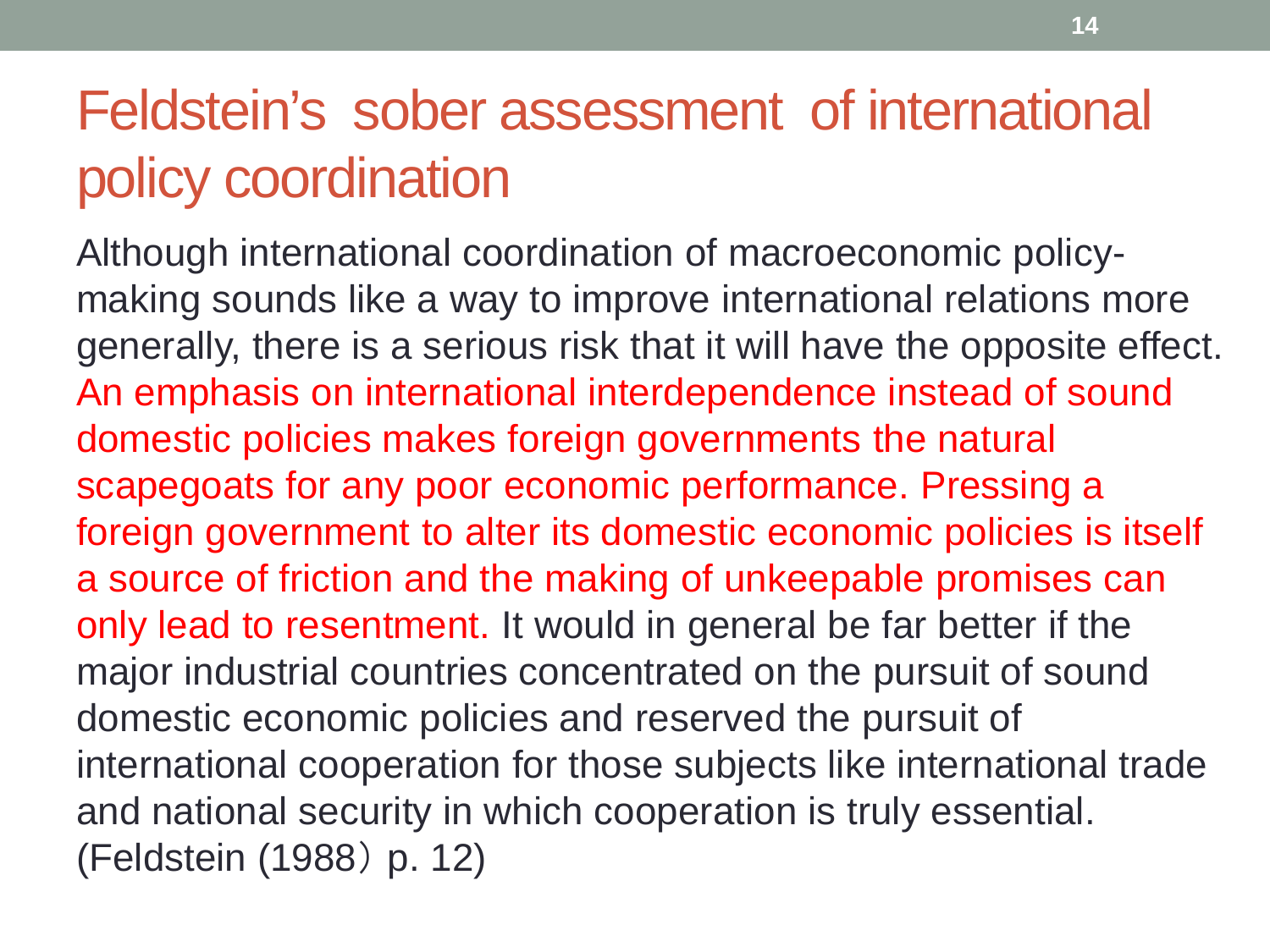#### Plaza and Louvre accord in retrospect

- Heydays of international monetary policy coordination
- Domestic optimum that a central bank in each country conventionally attempt to achieve might be a second best in light of spillovers and spillbacks. In theory, there exists a first best domestic optimum which is attained if all countries internalize spillovers and spillbacks. In this sense, there might be a case for international policy coordination. But, the problem is that we do not know what is right policy because of a lack of our knowledge.
- Anyway, realities was "international policy coordination" was the mechanism of imposing interest of key reserve currency country on other countries. Prolonged monetary easing was one of causes for massive bubble in Japan in late 1980s
- That was a bitter memory for Japan.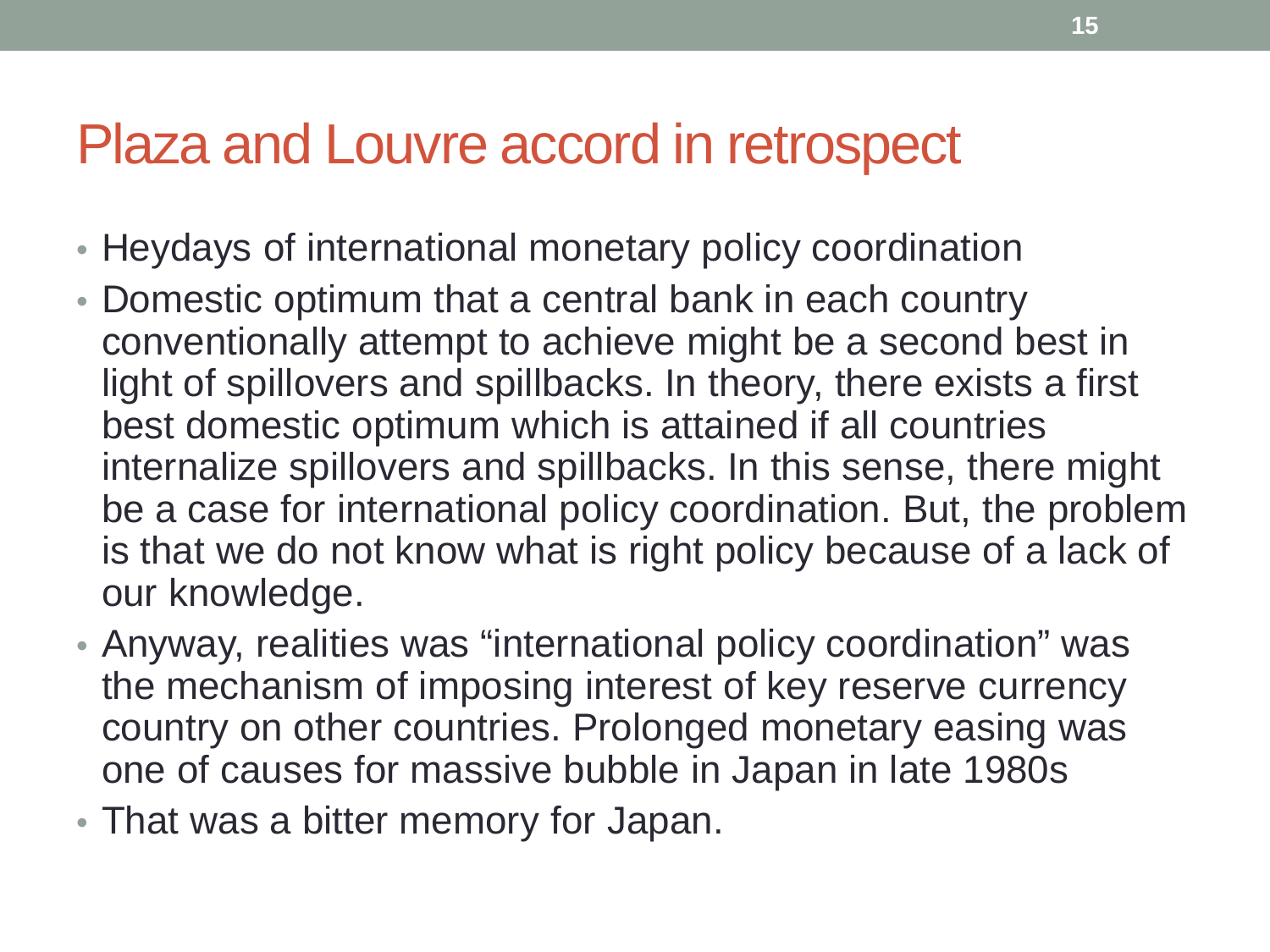# A case for "putting one's house in order": Economics argument

- "Open economy trilemma" : A country cannot achieve the following three objective simultaneously.
	- Autonomous monetary policy
	- **>Free capital movement**
	- $\triangleright$  Fixing of exchange rate
- Most of advanced economies gives up the objective of fixing of exchange rate. Under this regime, the country is supposed to be able to conduct autonomous monetary policy, that is, to insulate its own economy from foreign influences.
- The implicit assumption here is that pursuing domestic (local) optimum reasonably lead to global optimum.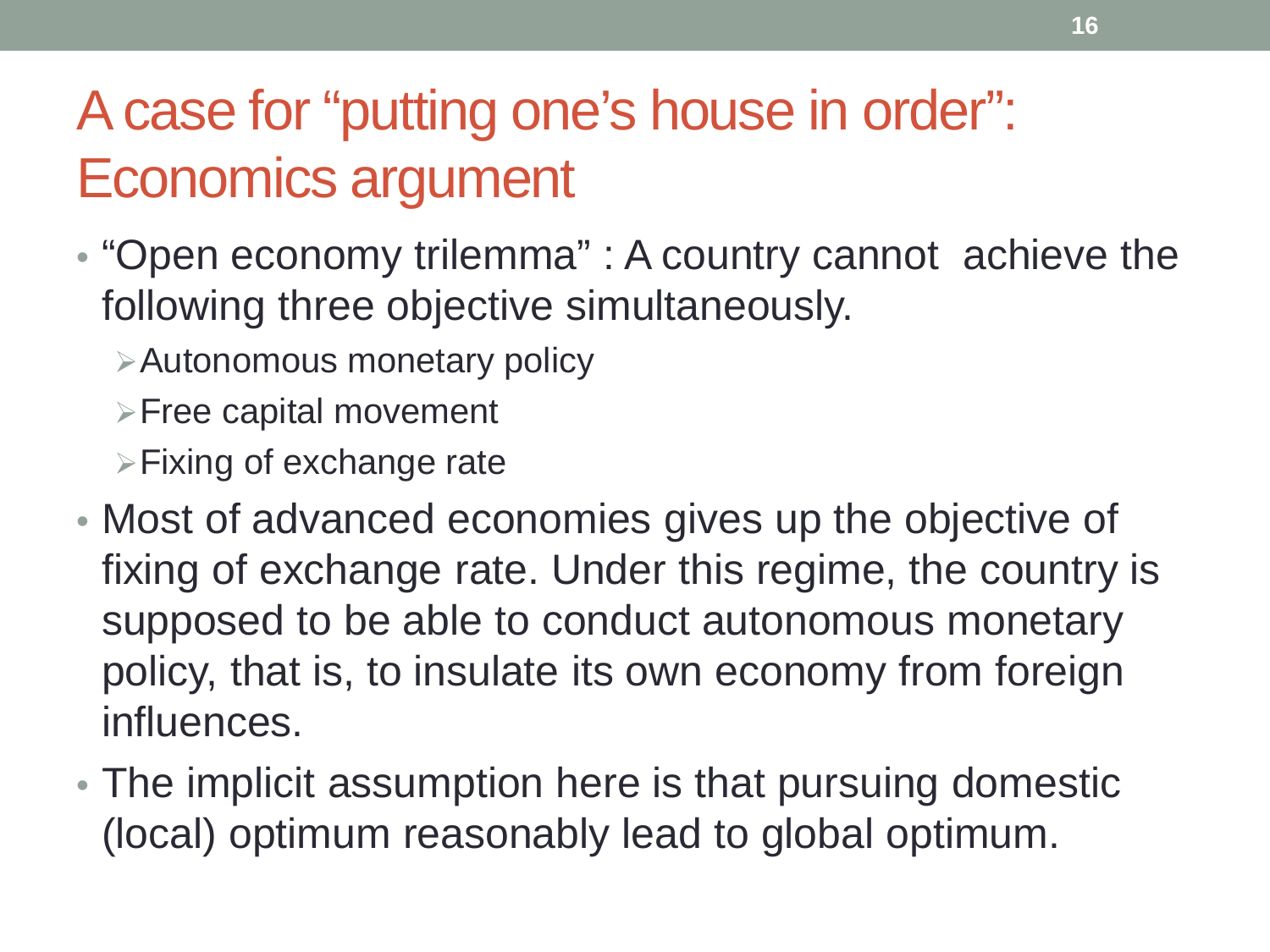### Does the implicit assumption hold?

- 1. The existence of zero lower bound of interest rate and safe-haven characteristics
- 2. The use of "core CPI" in the conduct of monetary policy and resulting neglect of inflation due to commodity price change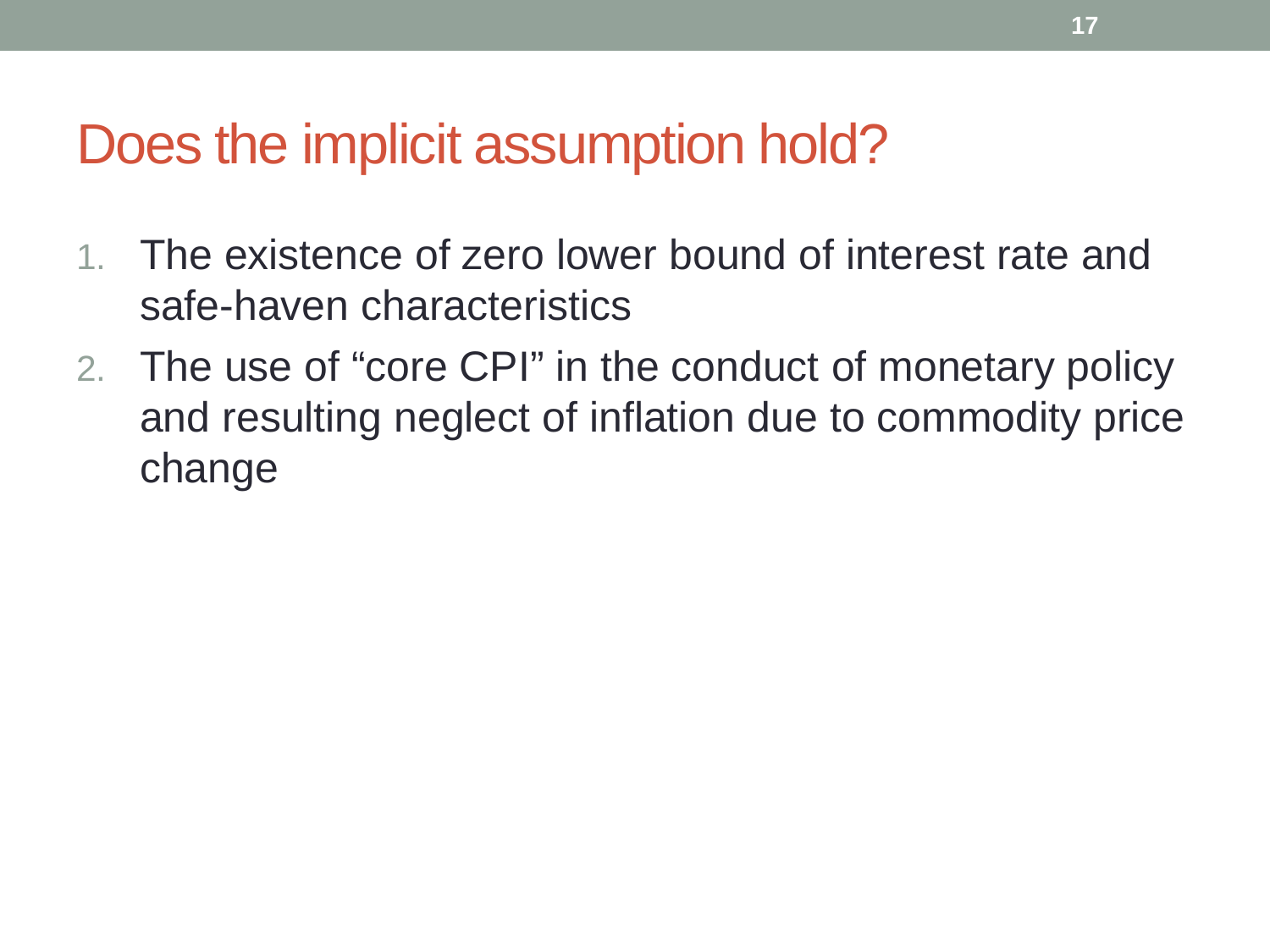# # 1: Issues deriving from zero lower bound of interest rate and safe-haven characteristics

- For a country that is faced with zero-lower bound of interest rate ahead of other countries and the lowest longterm interest rate, interest differential is determined passively by global economic conditions and for that matter, foreign monetary policies.
- The difficulty is compounded, if the currency of the country is a safe-haven currency.
- Japan and Switzerland were exactly faced with such difficulties after global financial crisis.
- This is a sort of classic "N-1" problem.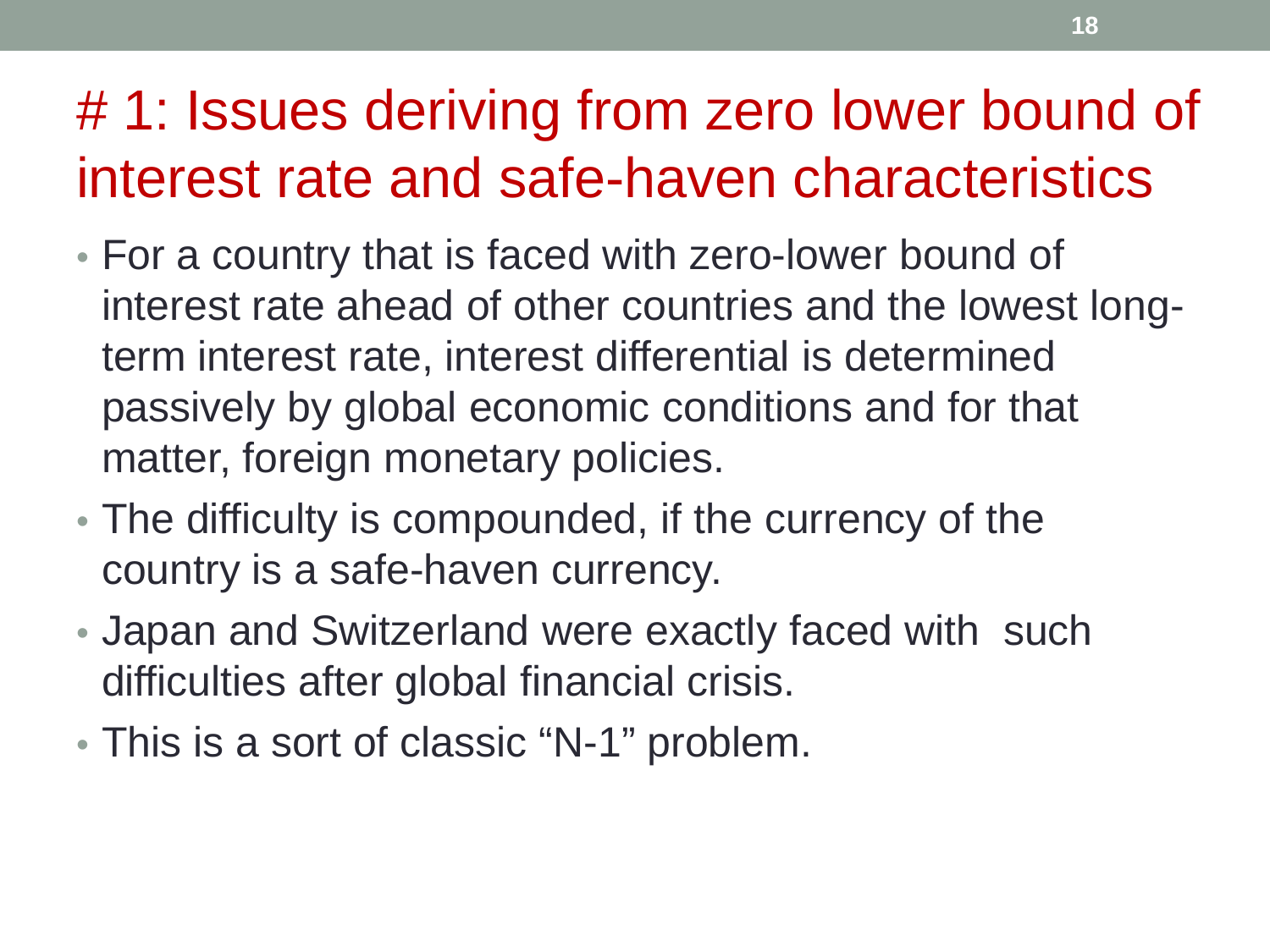# Japan did not have room for decline in policy rate after global financial crisis.

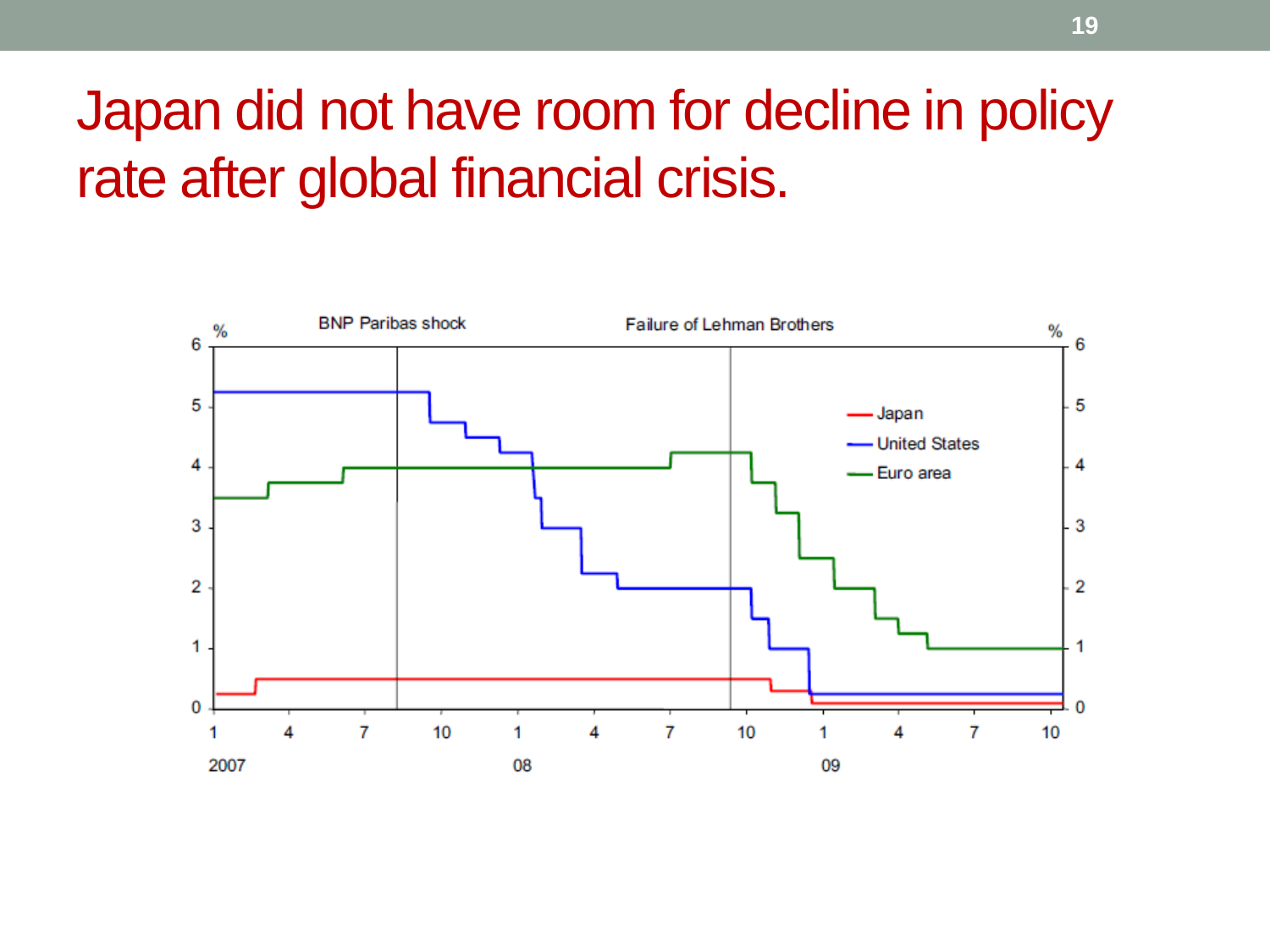# Yield curve in Japan, US, Germany UK and Switzerland as of July 2007

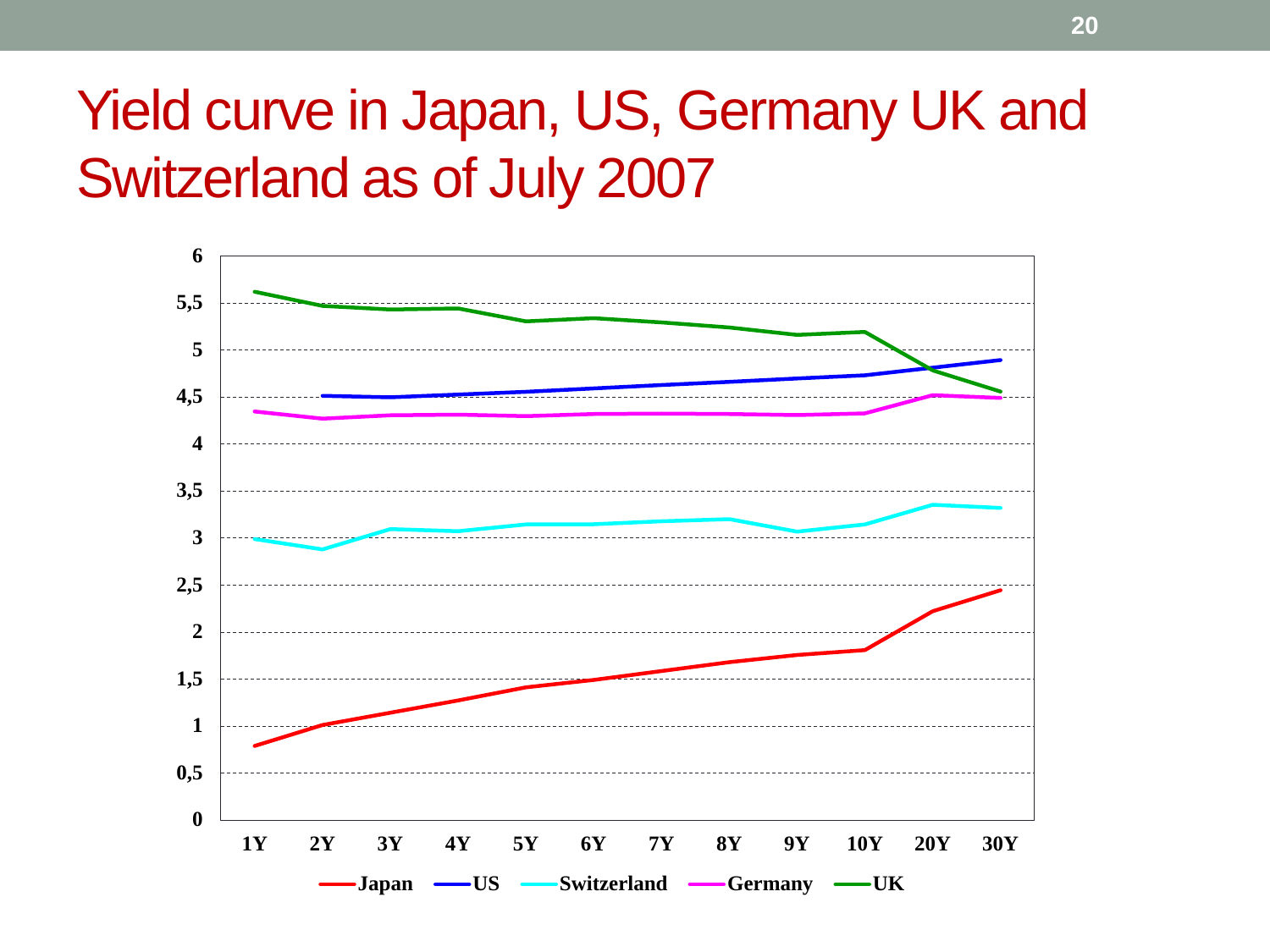# Yield curve in Japan, US, Germany UK and Switzerland as of August 2008

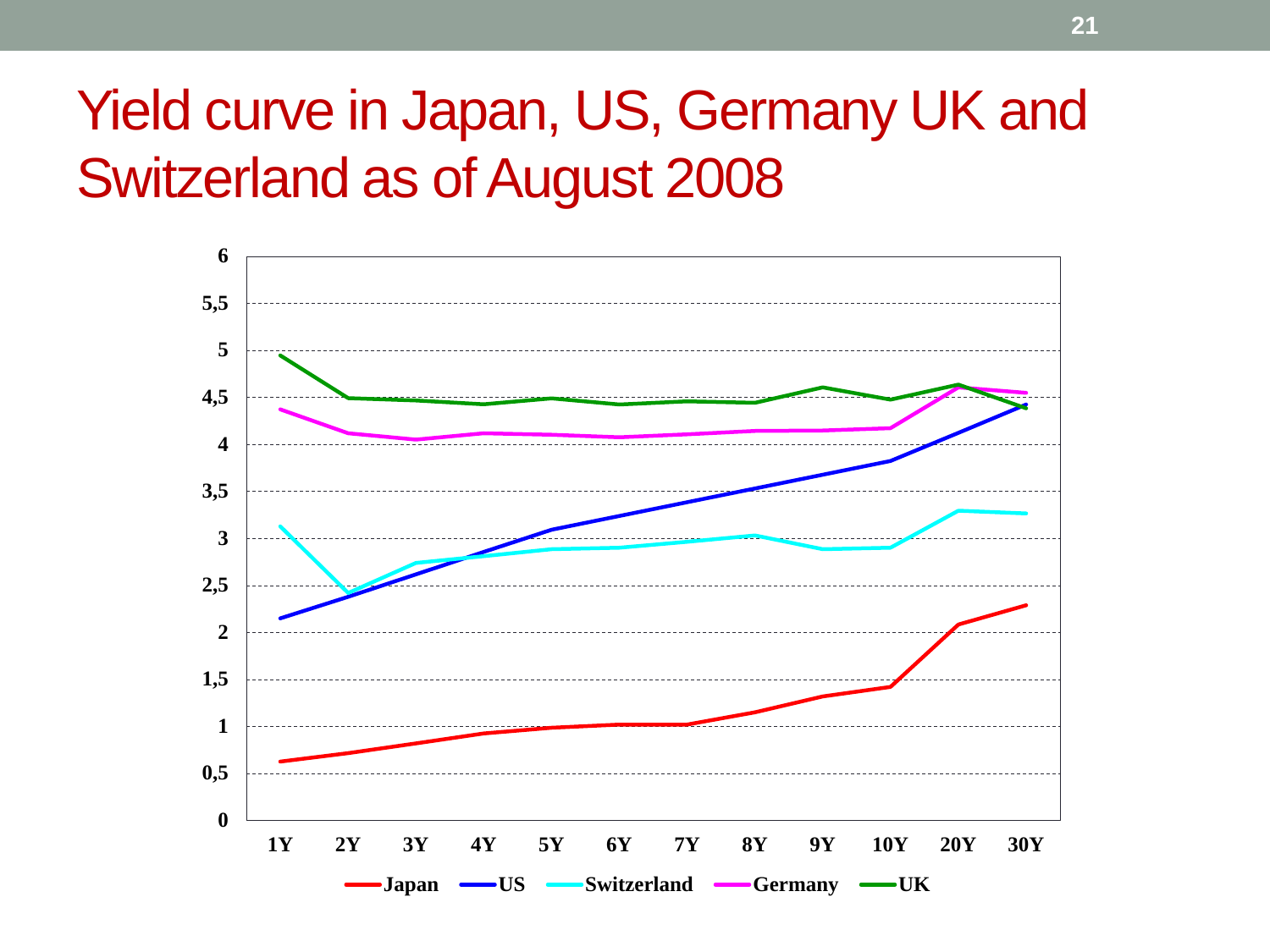# Yield curve in Japan, US, Germany, UK and Switzerland as of July 2012

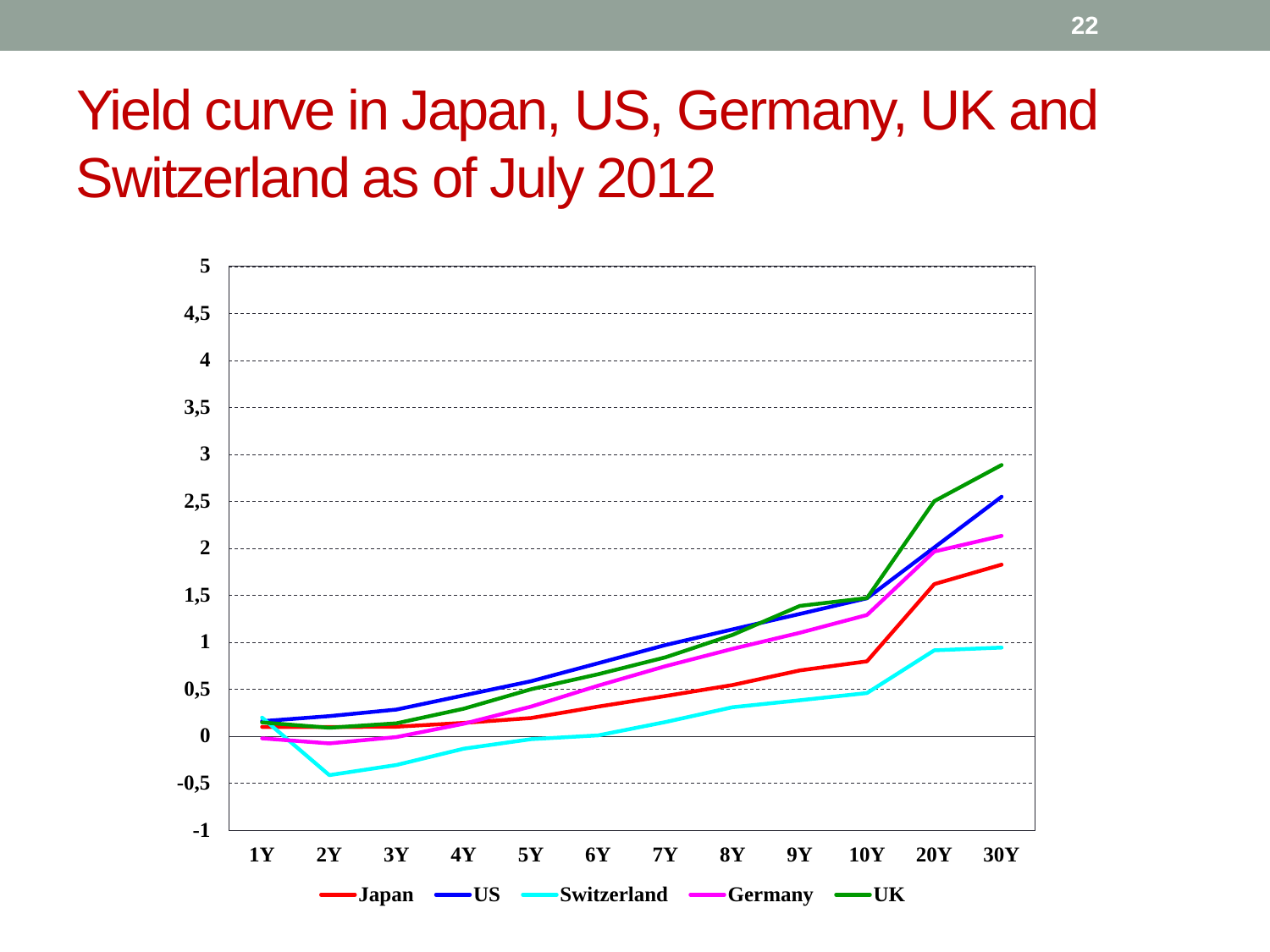#### Yen depreciation: November 2003 to July 2007

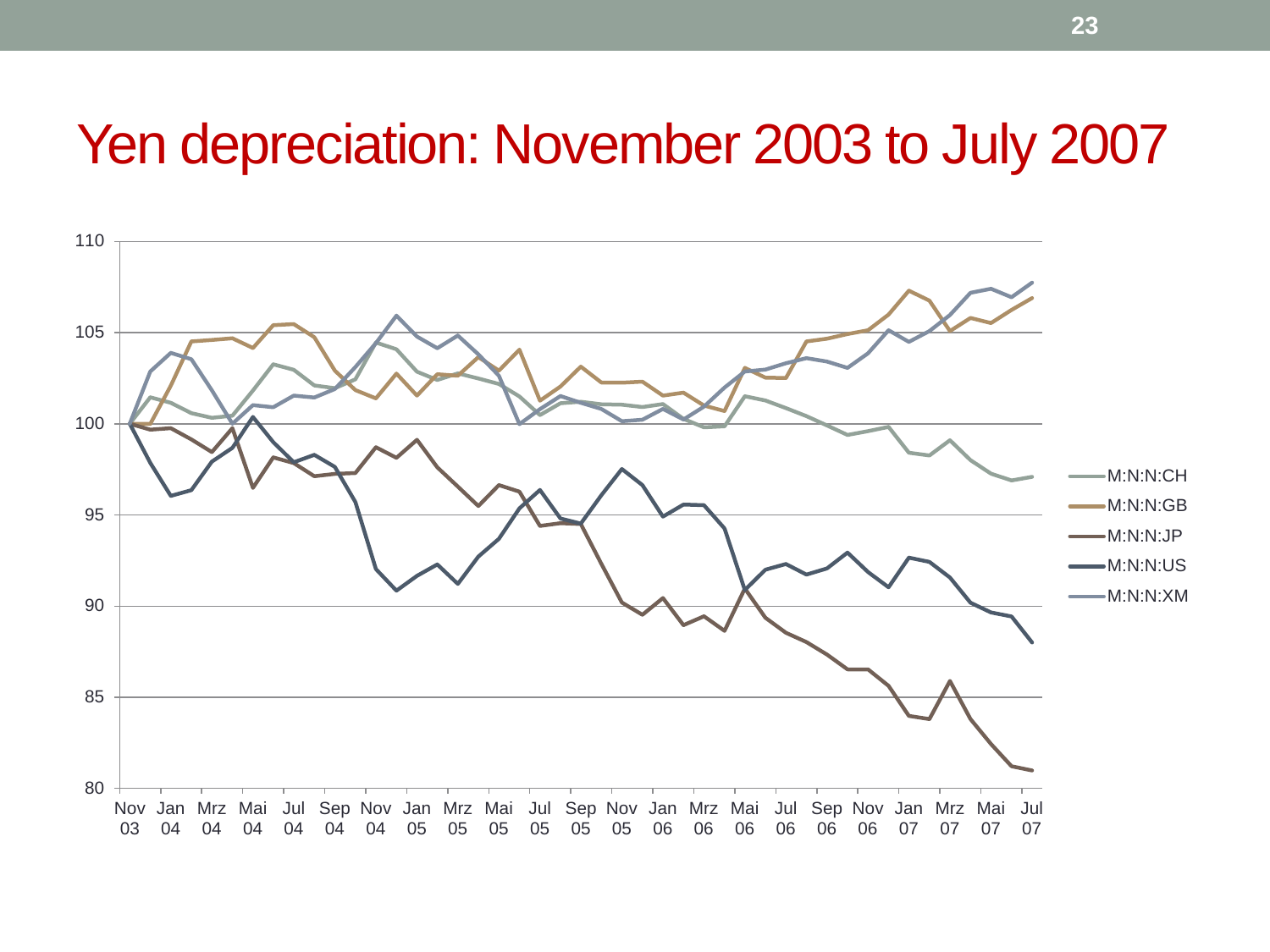# Yen appreciation (July 2007 to July 2012) and yen depreciation (since July 2012)

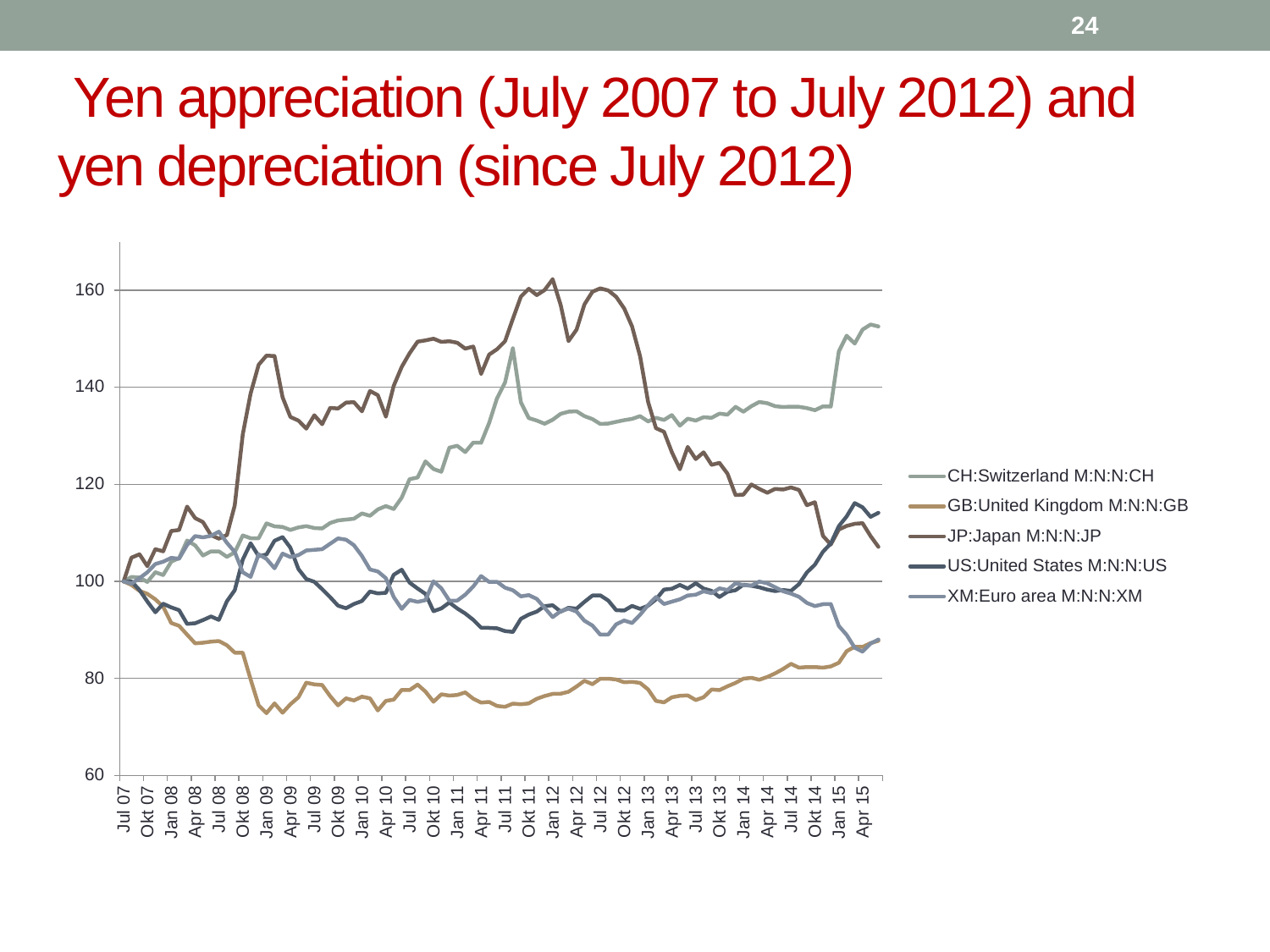# "Beggar-thy-neighbor policy" or "enrich beggarthy-neighbor policy" (Bernanke's terminology)

Mechanism of monetary easing in the face of zero-lower bound of interest rate

- 1. Bringing future demand to the present ⇒Cannot count on this mechanism indefinitely
- 2. Bringing demand from somewhere else to home country by depreciating the exchange rate ⇒Works only when a single country is hit by a shock.
- What would happen when many countries deploy QE aggressively for extended time? The end result is global easing bias with no discernible effect on global growth.
- "attempts by individual central banks to boost growth and inflation via currency depreciation has been selfdefeating"(Stephen King (2015))
- The issue here is the lack of mechanism of internalizing the externality.⇒potential need for cooperation or coordination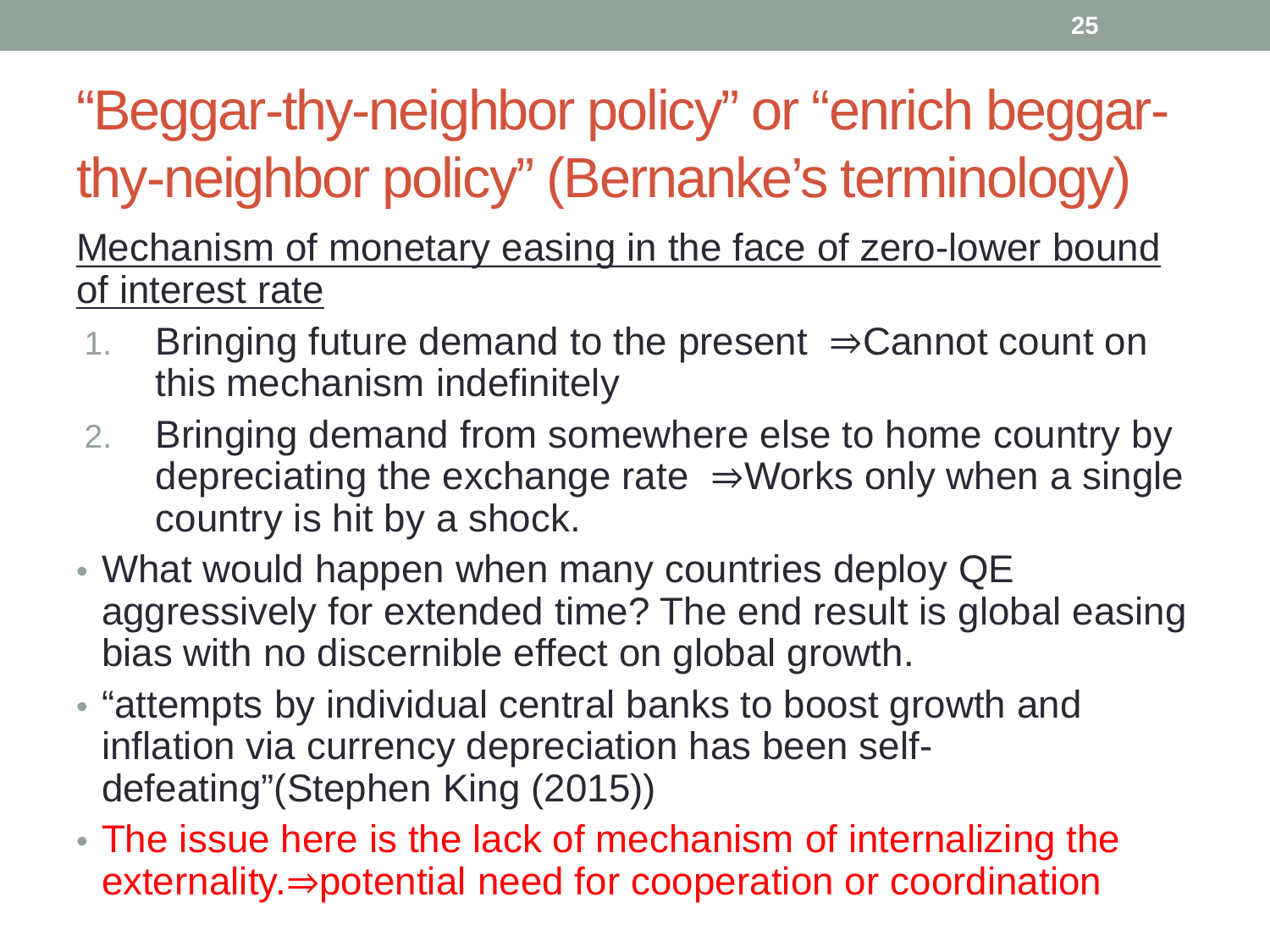# # 2: Commodity price and the use of "core CPI" in the conduct of monetary policy

- Commodity prices are affected by underlying demand/supply balances as well as global monetary conditions.
- Nonetheless, if central banks in advanced economies conduct monetary policy on the basis of "core CPI" excluding food and energy, it could mean disregarding inflationary impact of their own making. The end result is global easing bias.
- The issue here is the lack of mechanism of internalizing the externality. ⇒potential need for cooperation or coordination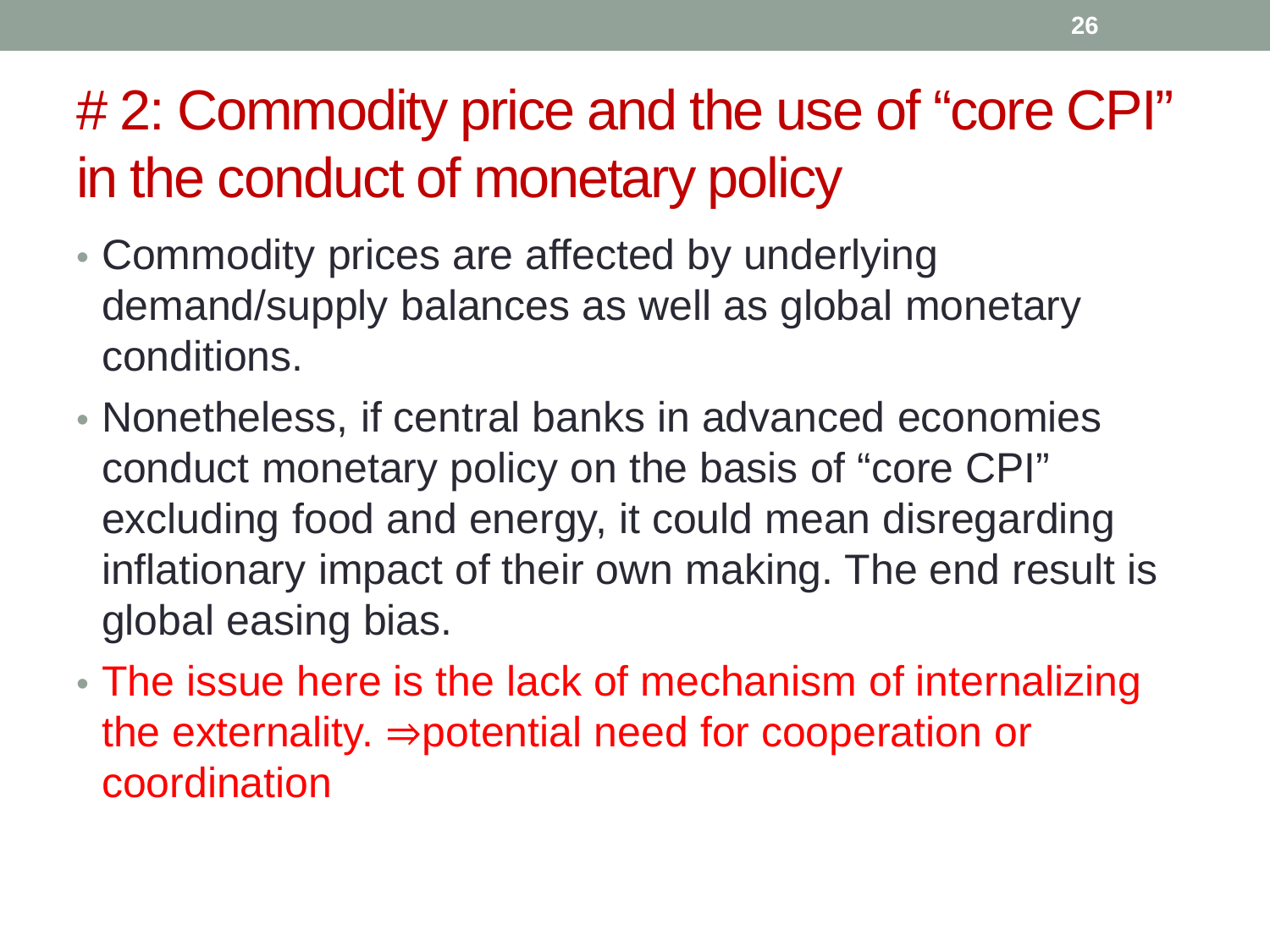### Crude oil prices: West Texas Intermediate (WTI)

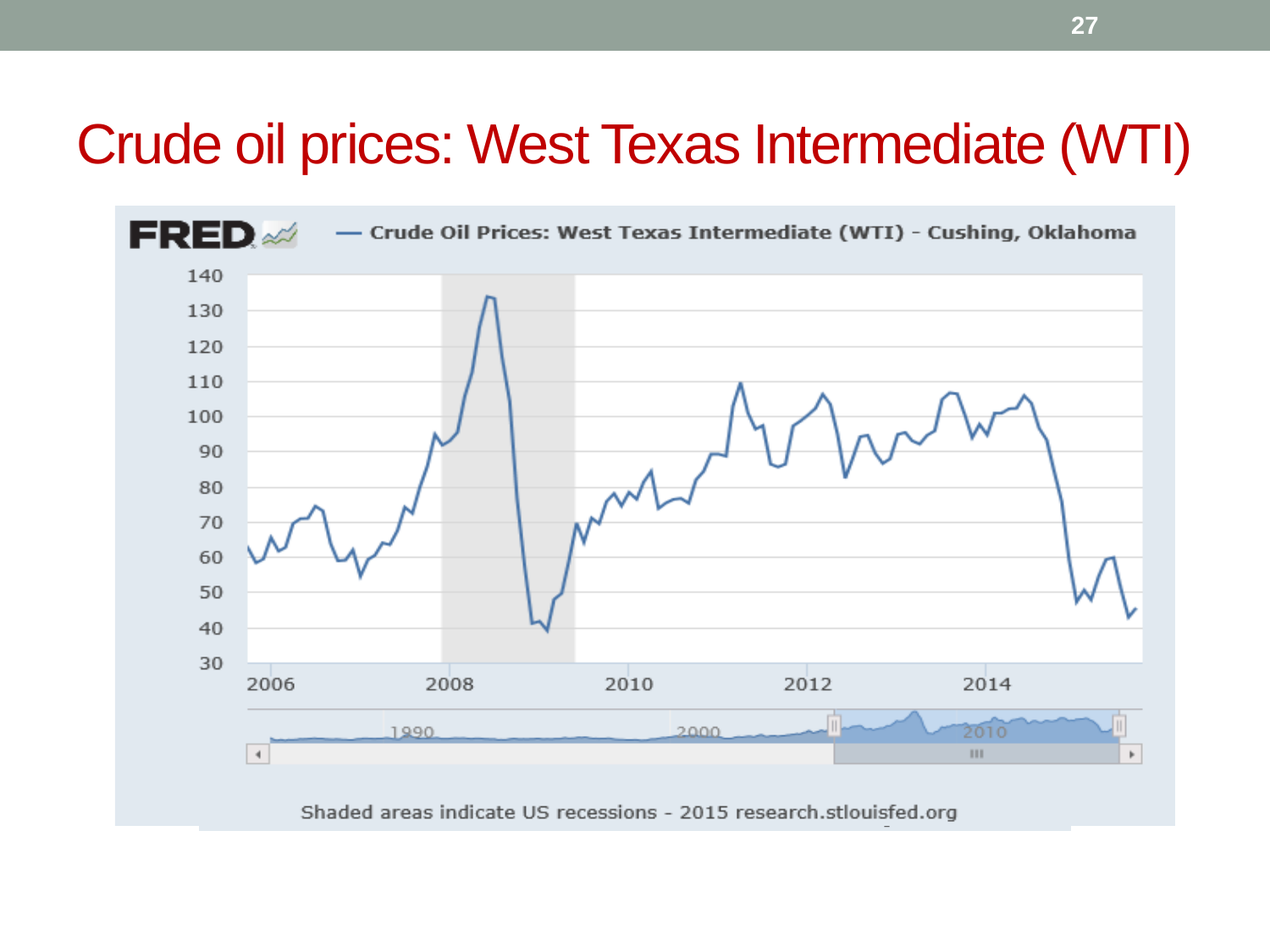# US consumer price inflation rate: headline and "core"

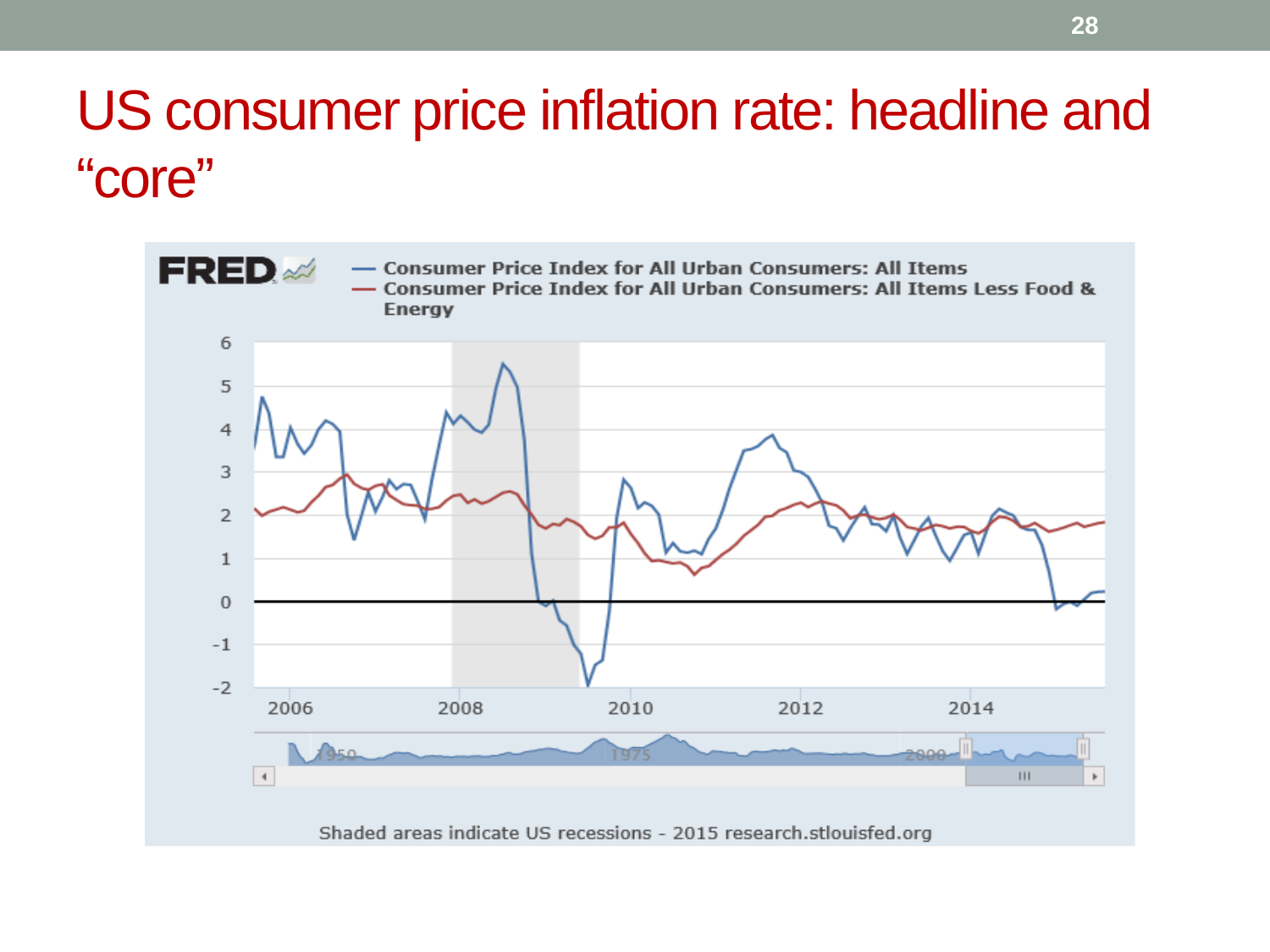# PART 3: Banking Operation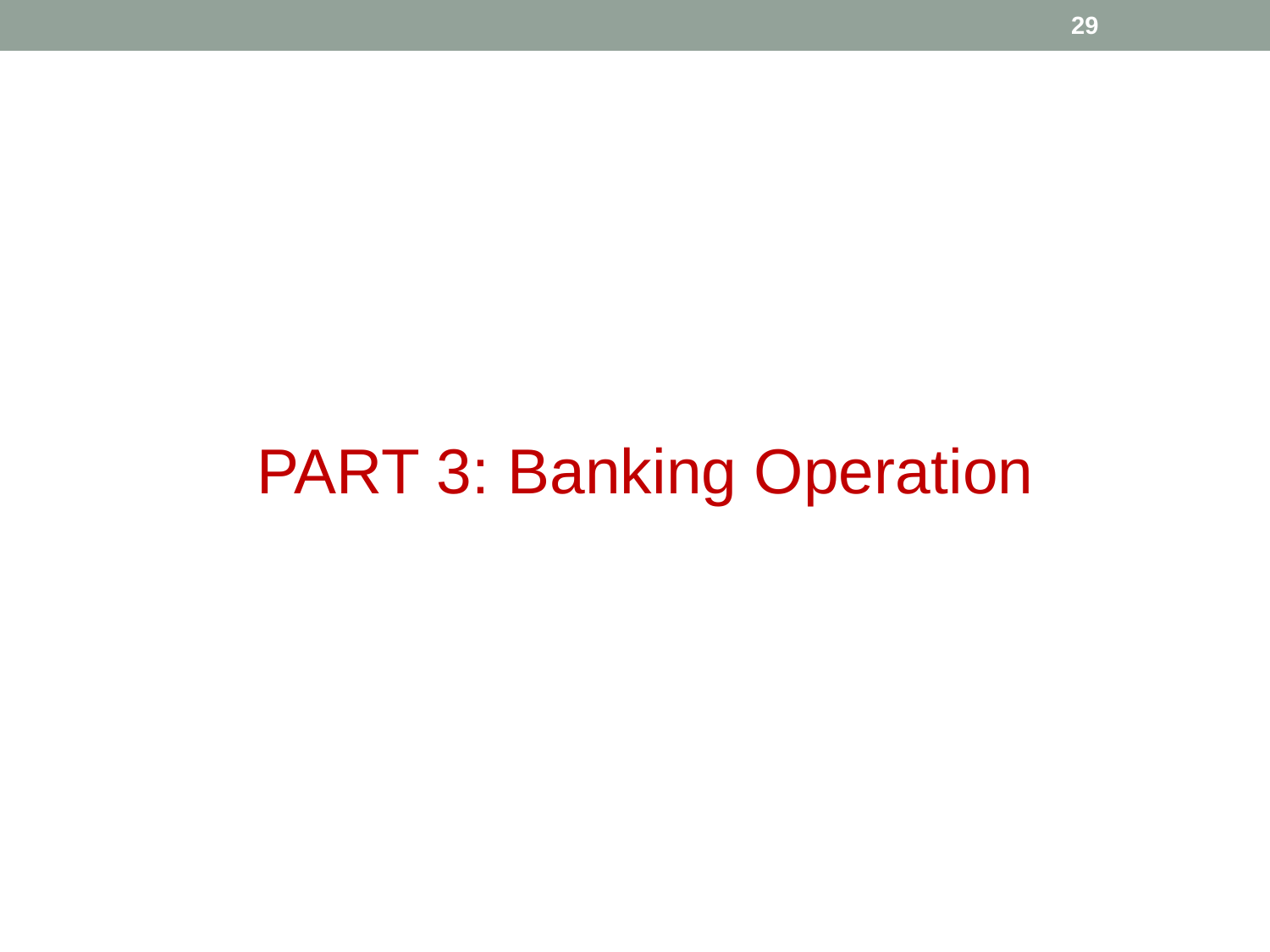#### Strains in global money market

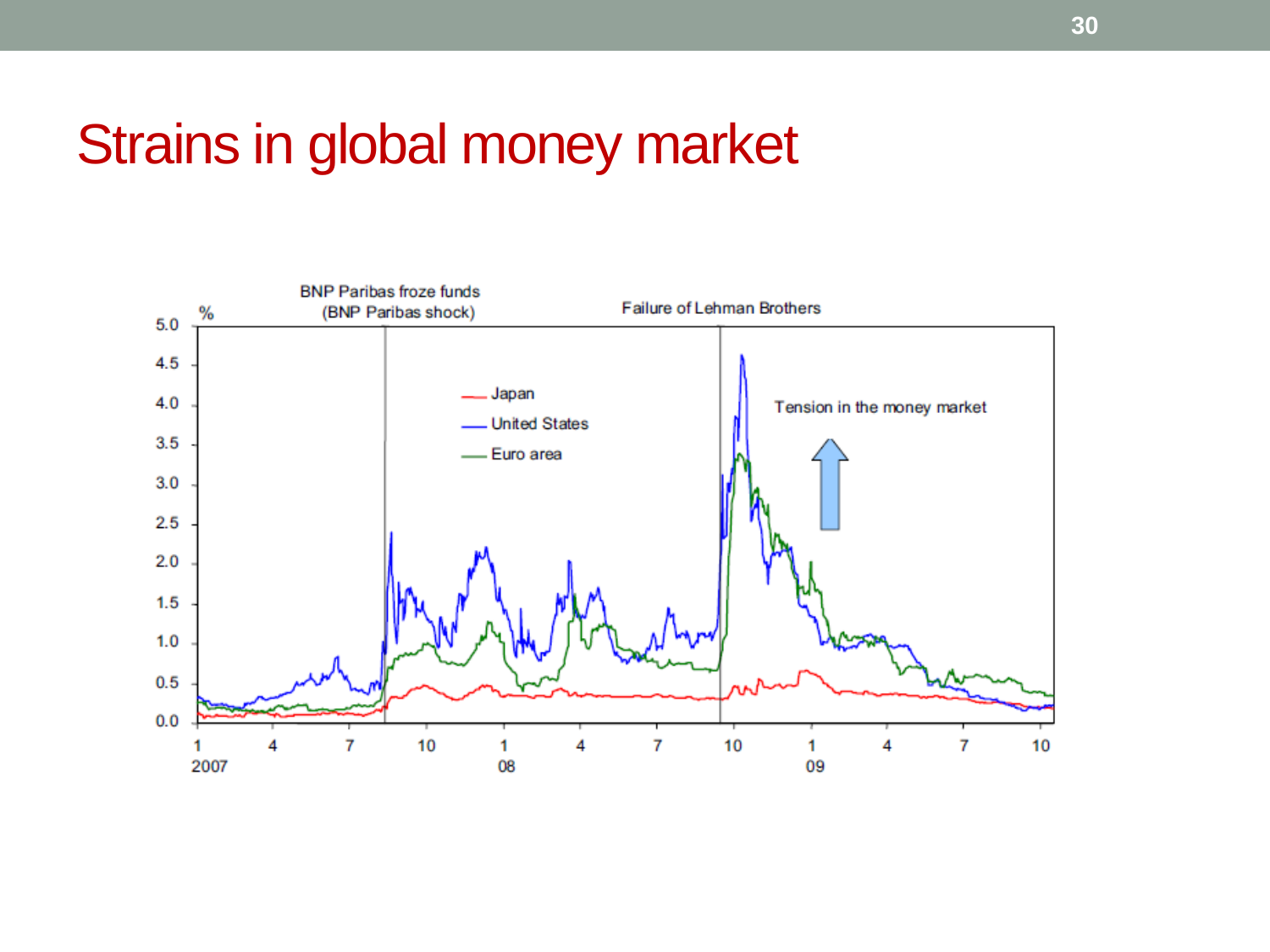# Coordinated response of central banks in the event of the collapse of Lehman Brothers

- Provision of dollar liquidity and swap arrangement between FRB and major central banks
	- This arrangement itself is new but it is essentially timehonored function of lender of last resort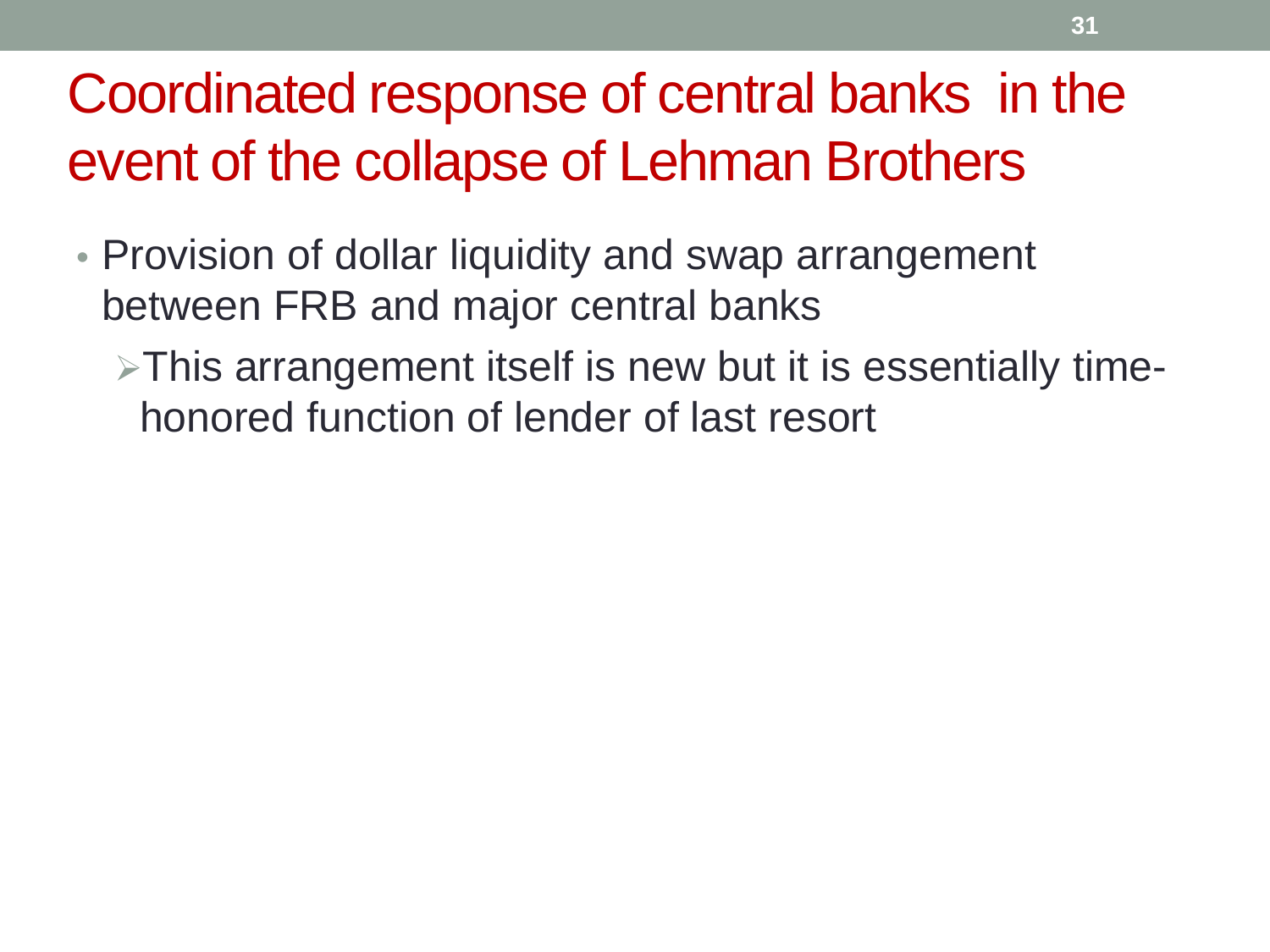# Provision of ample dollar liquidity (US dollar funds-supplying operations)

Outline of U.S. dollar funds-supplying operations against pooled collateral by the Bank of Japan



#### Amount outstanding of U.S. dollar funds-supplying operations by major central banks

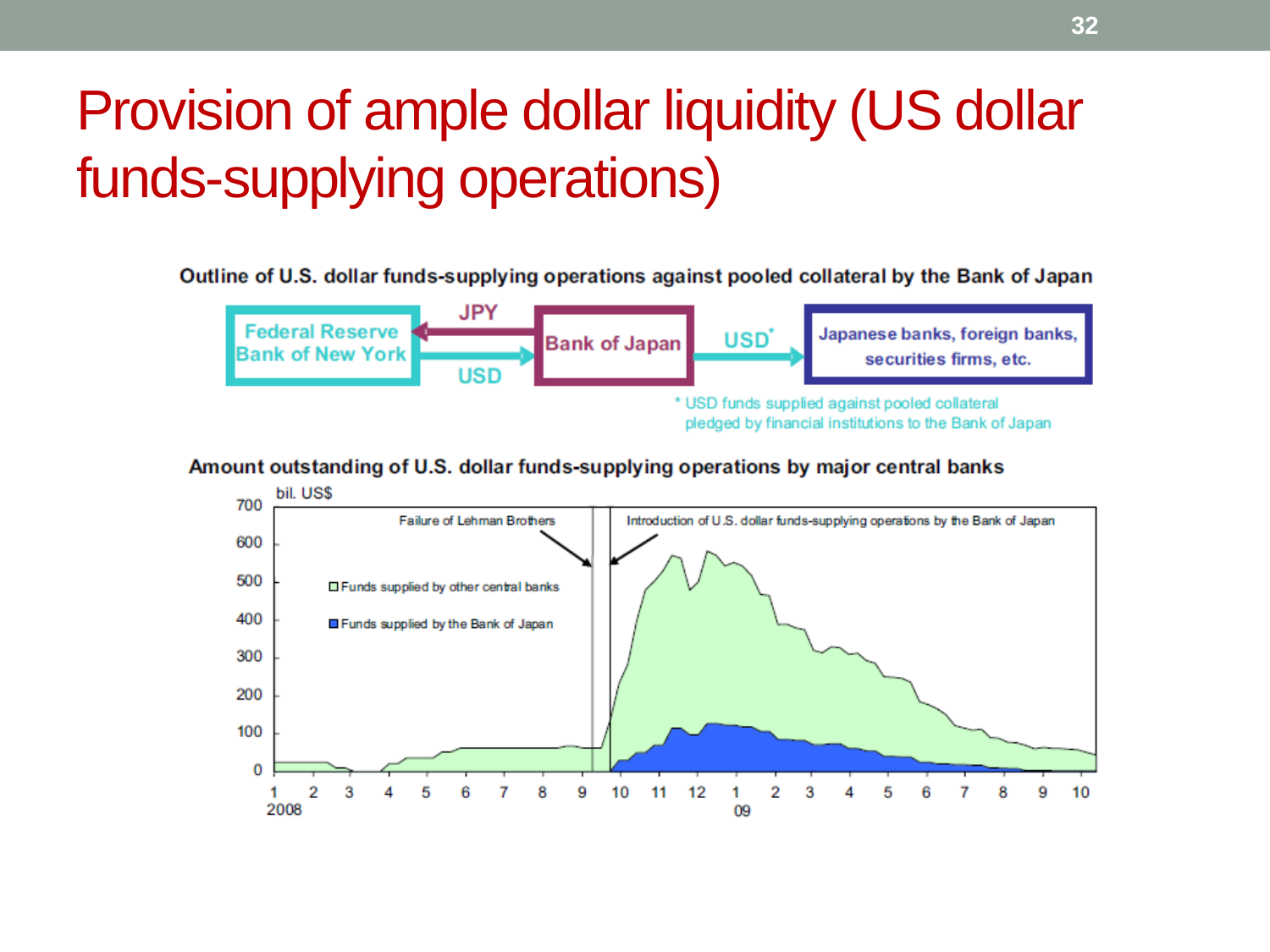# Elimination of foreign exchange settlement risk due to time difference



Note: CLS means Continuous Linked Settlement.

Source: Bank of Japan.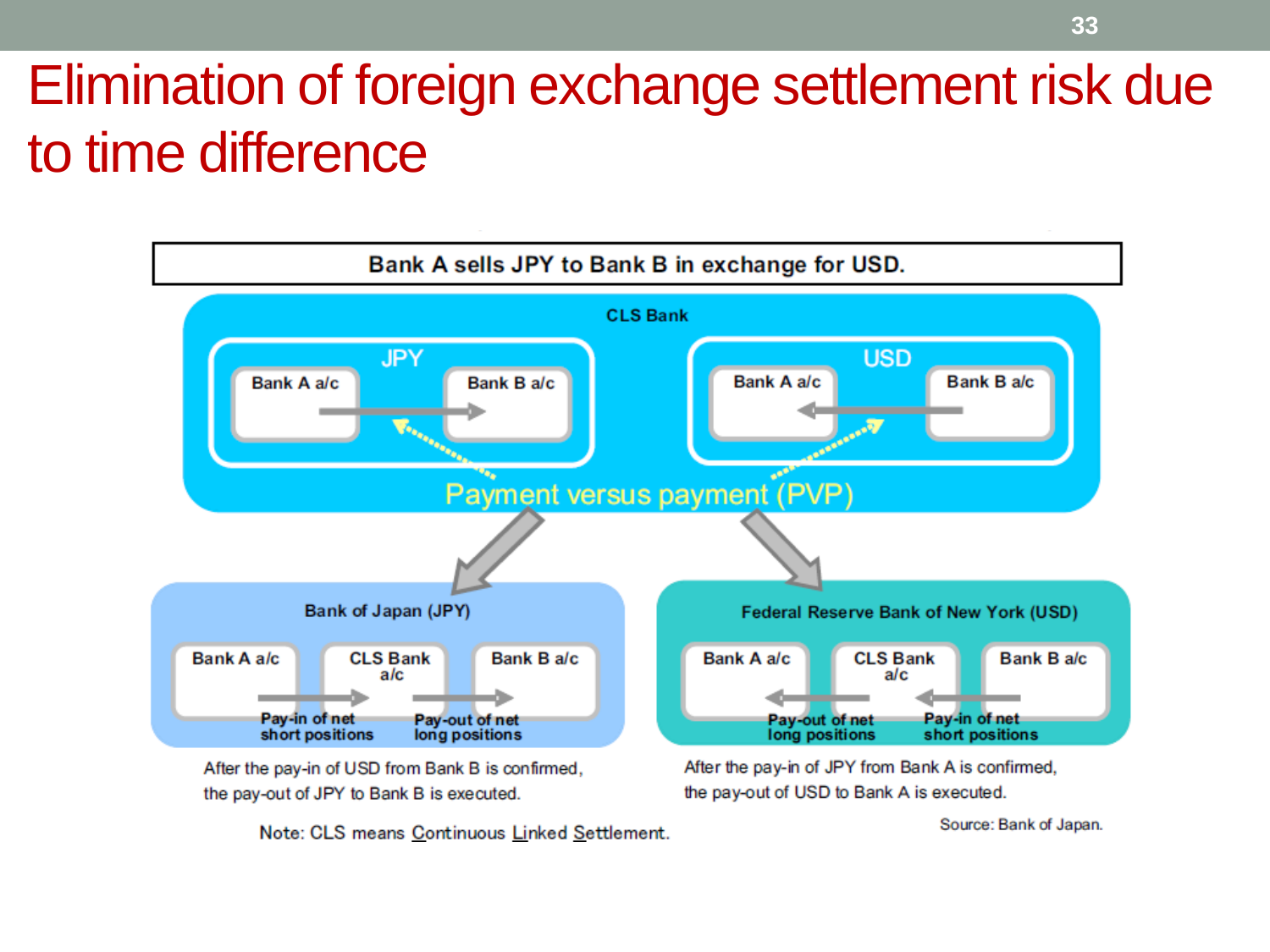# Global cooperation among central banks in payment and settlement is underappreciated.

"The crisis that erupted in 2008 revealed the financial sector's many shortcomings. But the infrastructure that supports payment, clearing and settlement was not among them. On the contrary, the various financial market infrastructures – or FMIs – withstood the battering they received while the markets around them were in turmoil, and continued to function smoothly, with little or no damage.

 $(\ldots \ldots)$ 

If in 2008, the market infrastructure had been in the same state as it was back in 1990, then the outcome could have been rather different. It has been said many times before, but it bears repeating: FMIs are fundamental to the ability of markets to work. A weak infrastructure can turn a small crisis into a huge one. The fact that the infrastructure *was*  strong enough in 2008 is in large part thanks to the many efforts of this committee since its inception. The introduction of improvements such as real-time gross settlement (RTGS) for payments, delivery-versus-<br>payment (DVP) for securities, and payment-versus-payment (PVP) for foreign exchange has made a real and substantial difference. " (Jaime Caruana (2015))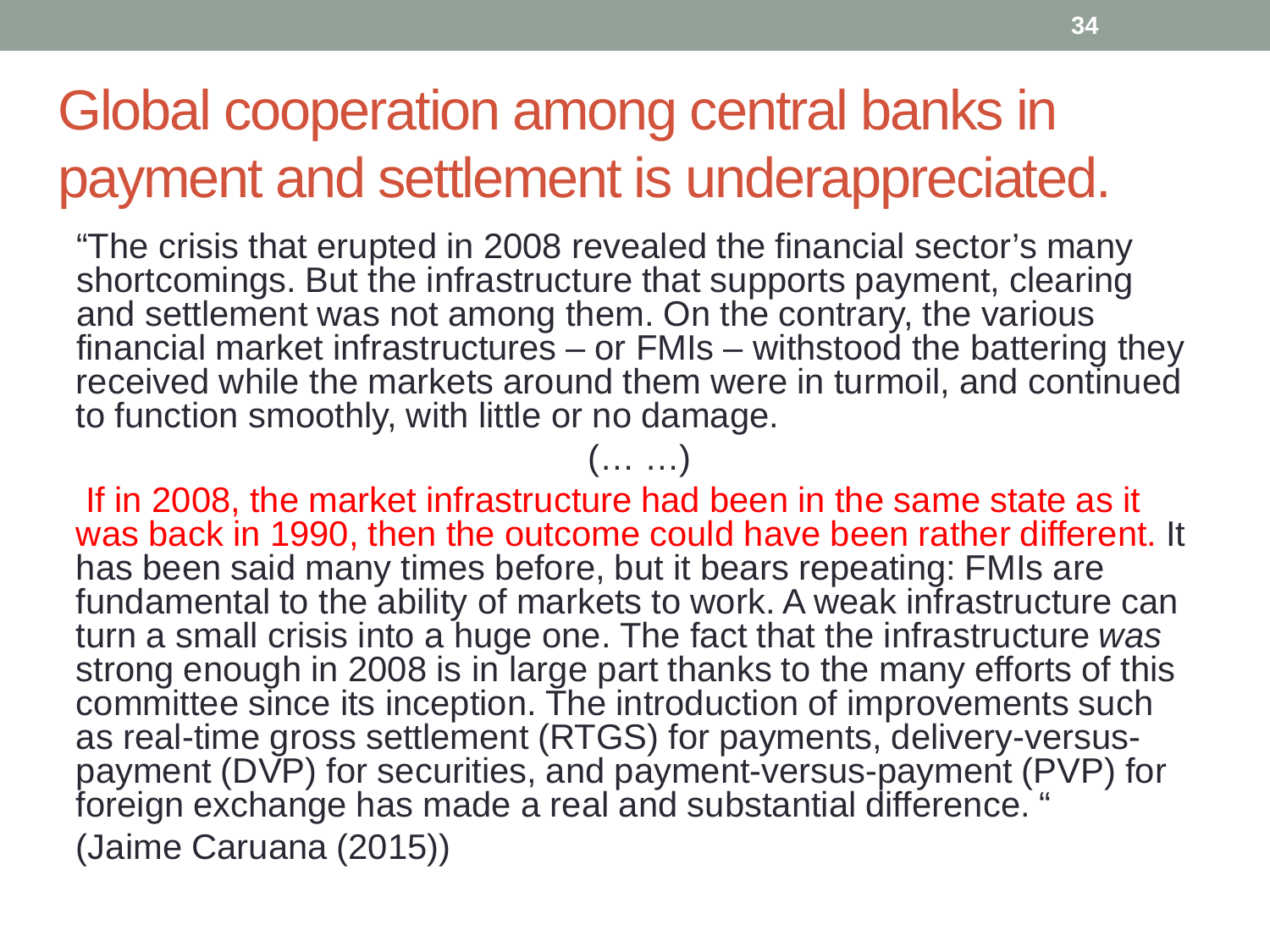# Relative success of global cooperation of banking operation compared with monetary policy

#### Possible explanations

- Recognition that neglecting externalities causes really serious problem
- Delegation to experts due to technical nature of banking operation
- But, there remain big challenges.
	- **≻Global safety-net?**
	- Foreign exchange settlement of many emerging market currencies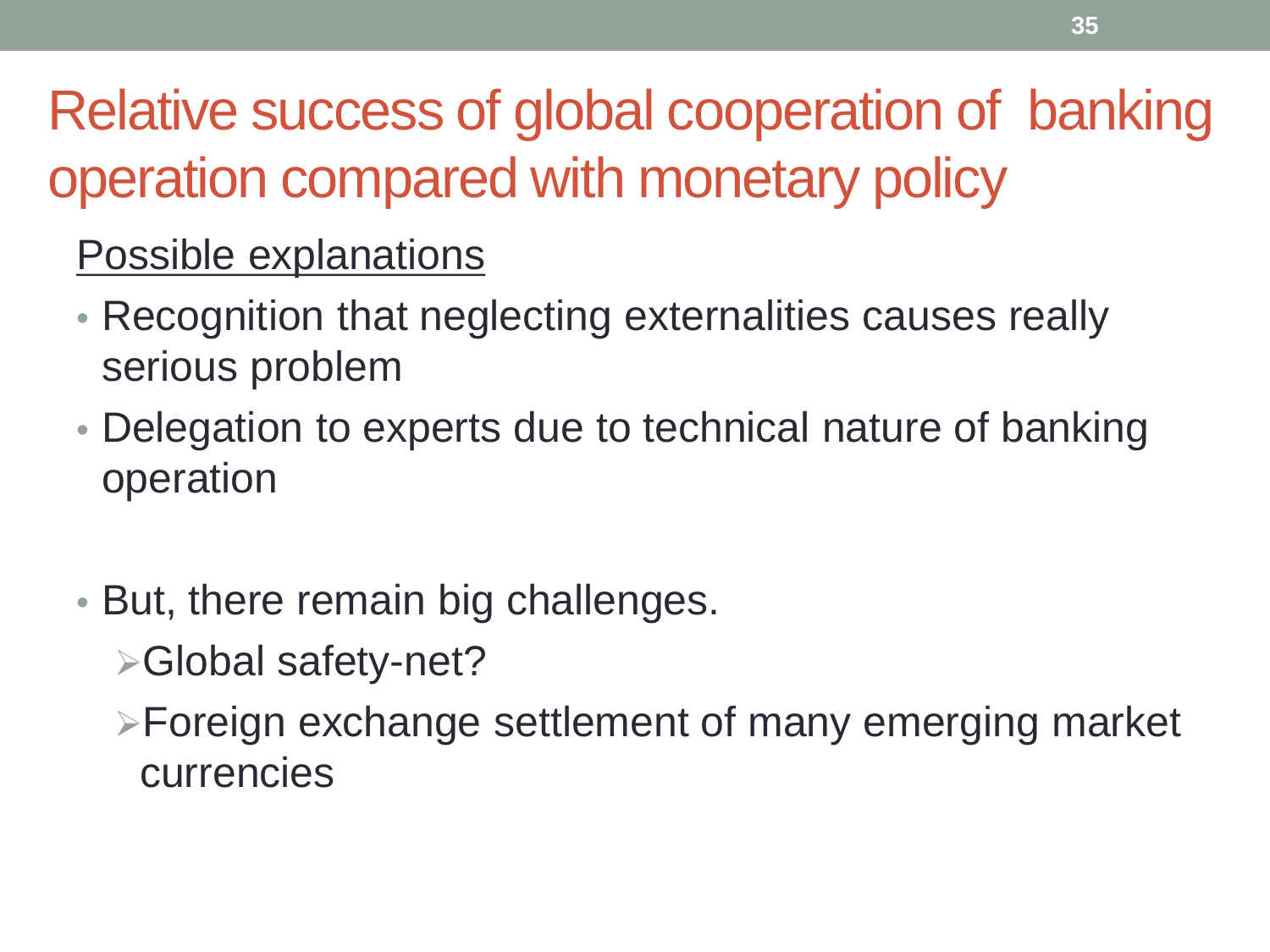# PART 4: Supervision and Regulation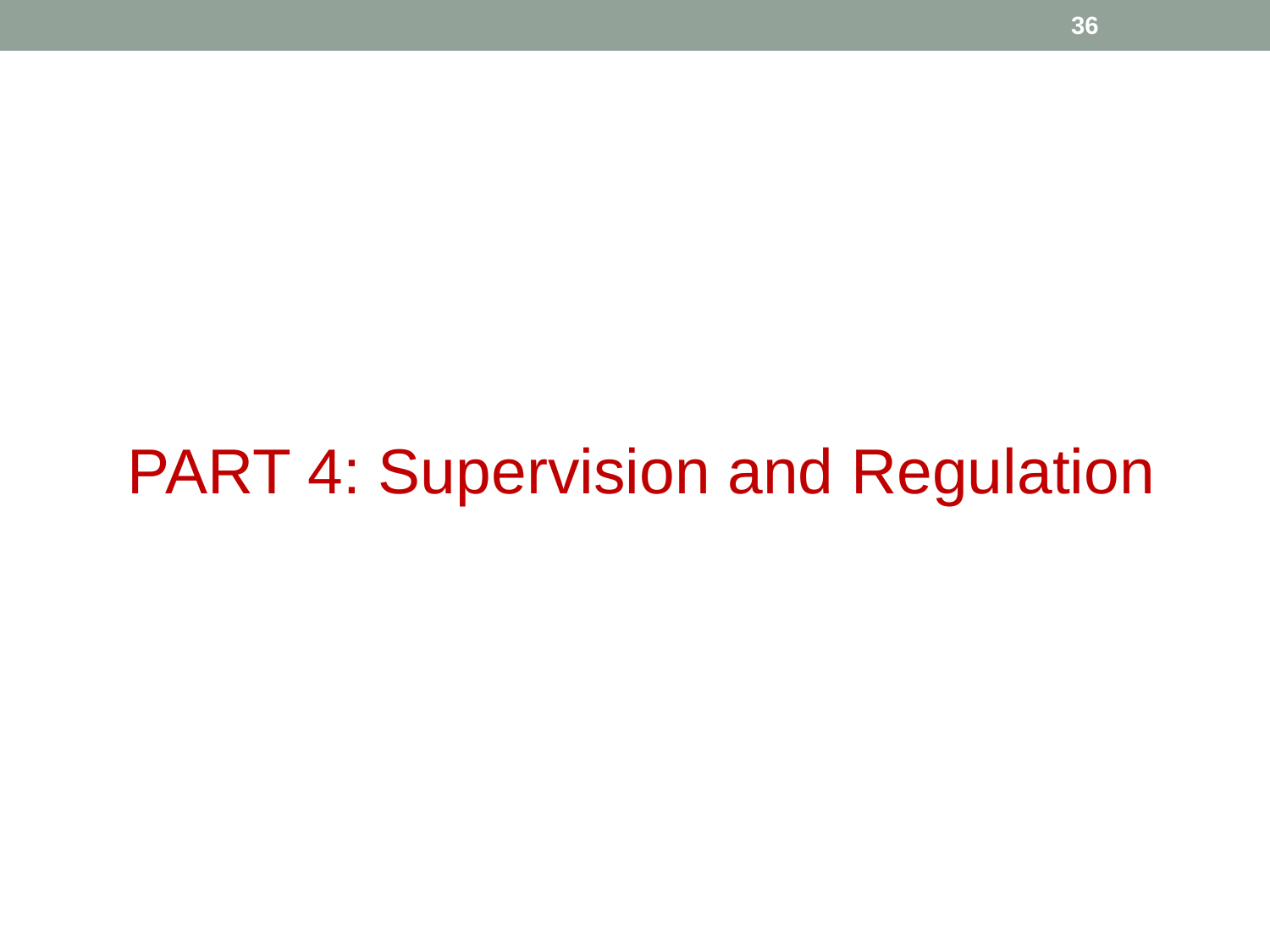# "New financial trilemma"

• We have to give up one of the following three.

- Autonomous determination of financial regulation in each country
- $\triangleright$  Integration of financial markets
- Stability of global financial system
- Global financial crisis and preceding bubble show how serious neglecting externalities in finance is.
	- $\triangleright$  Strategic complementarity
	- $\triangleright$  Fire sale
	- $\triangleright$  Interconnectedness
- Against these background, the need for global cooperation ( and coordination) has increased tremendously. Implicitly, many countries currently give autonomous determination of regulation, even though they "write" rules domestically.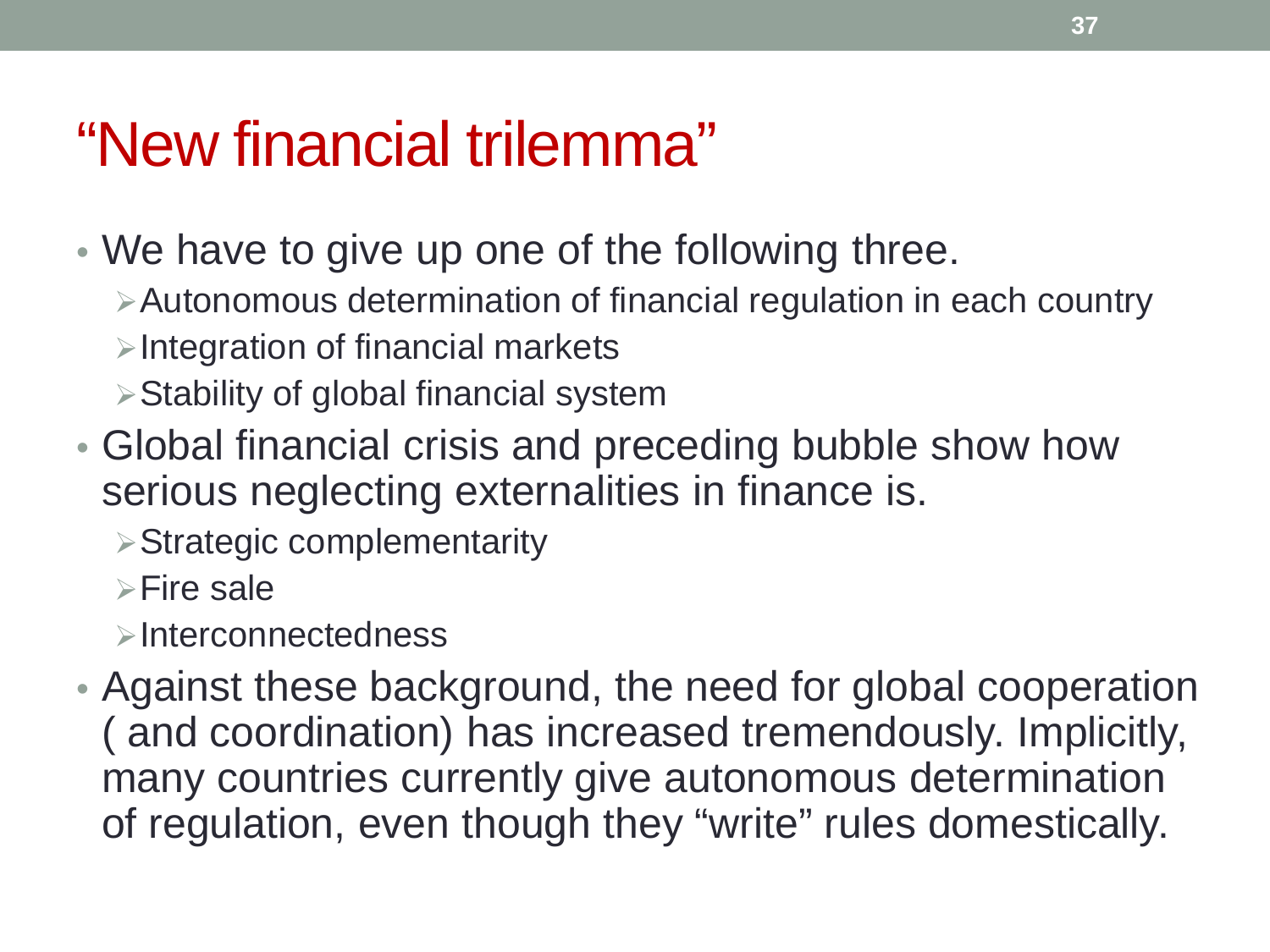# How to formulate regulatory policy in globalized world?

- No magic solution
- "IMF process" vs. "BIS process" (Tucker(2014))
	- **>Legitimacy vs. effectiveness**
- The reality is a combination of both
- Various bodies
	- ▶ BCBS (Basel Committee on Banking Supervision)
	- **≻Group of Governors and Heads of supervisors**
	- FSB (Financial Stability Board)
	- **≻G20 (Group of Twenty)**
	- $>$ IMF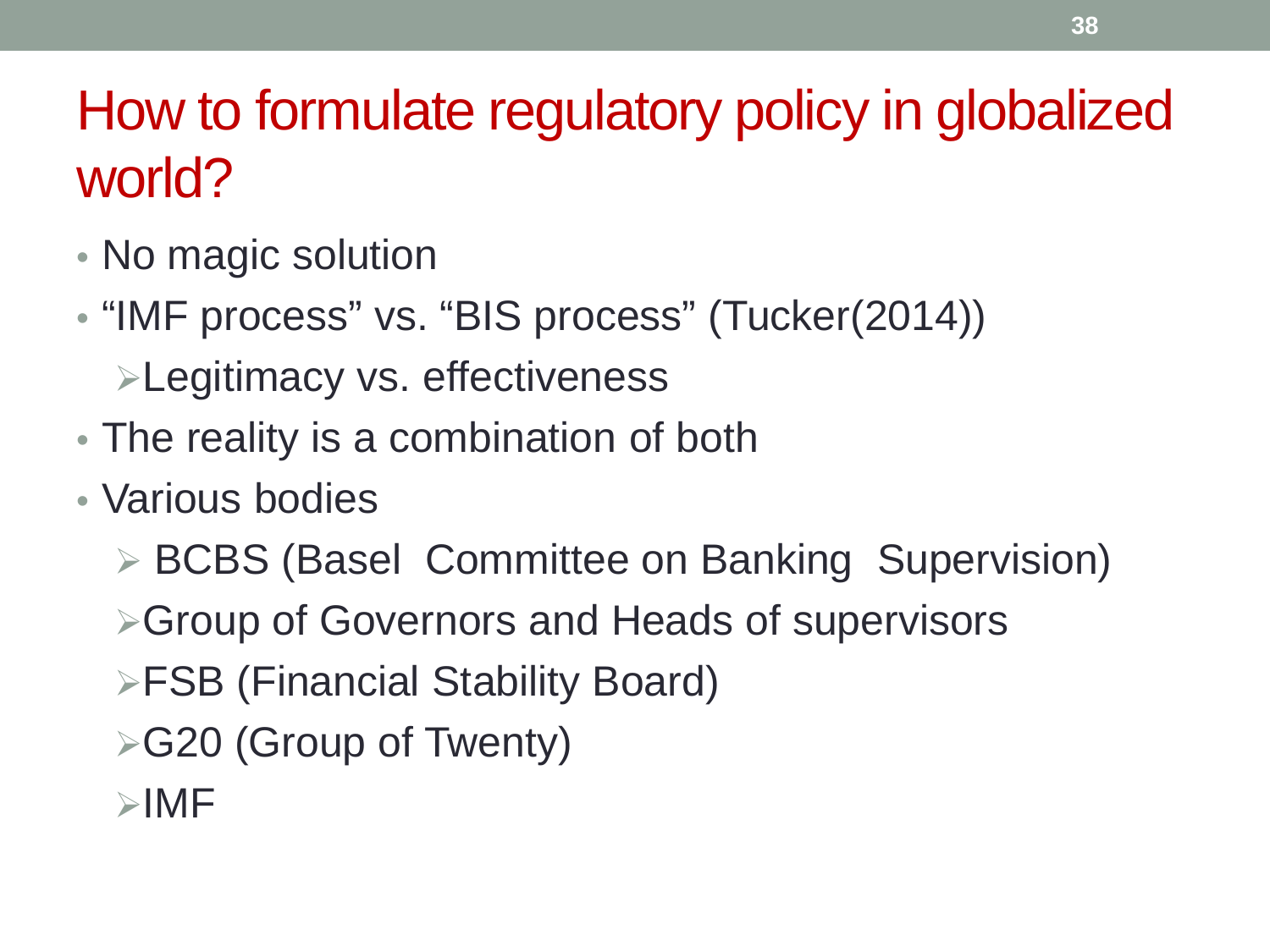# The current state of global cooperation and coordination

- Compared to "ideal", current situation is unsatisfactory.
- But, it is also true that we have seen the steady progress which was unthinkable, say, 10 years ago (Ingves (2013)). It is especially so after global financial crisis.
	- > Peer reviews of members' compliance with their agreements.
	- Framework of resolution of internationally active banks (for example, "Key attributes of effective resolution for financial institutions" (FSB))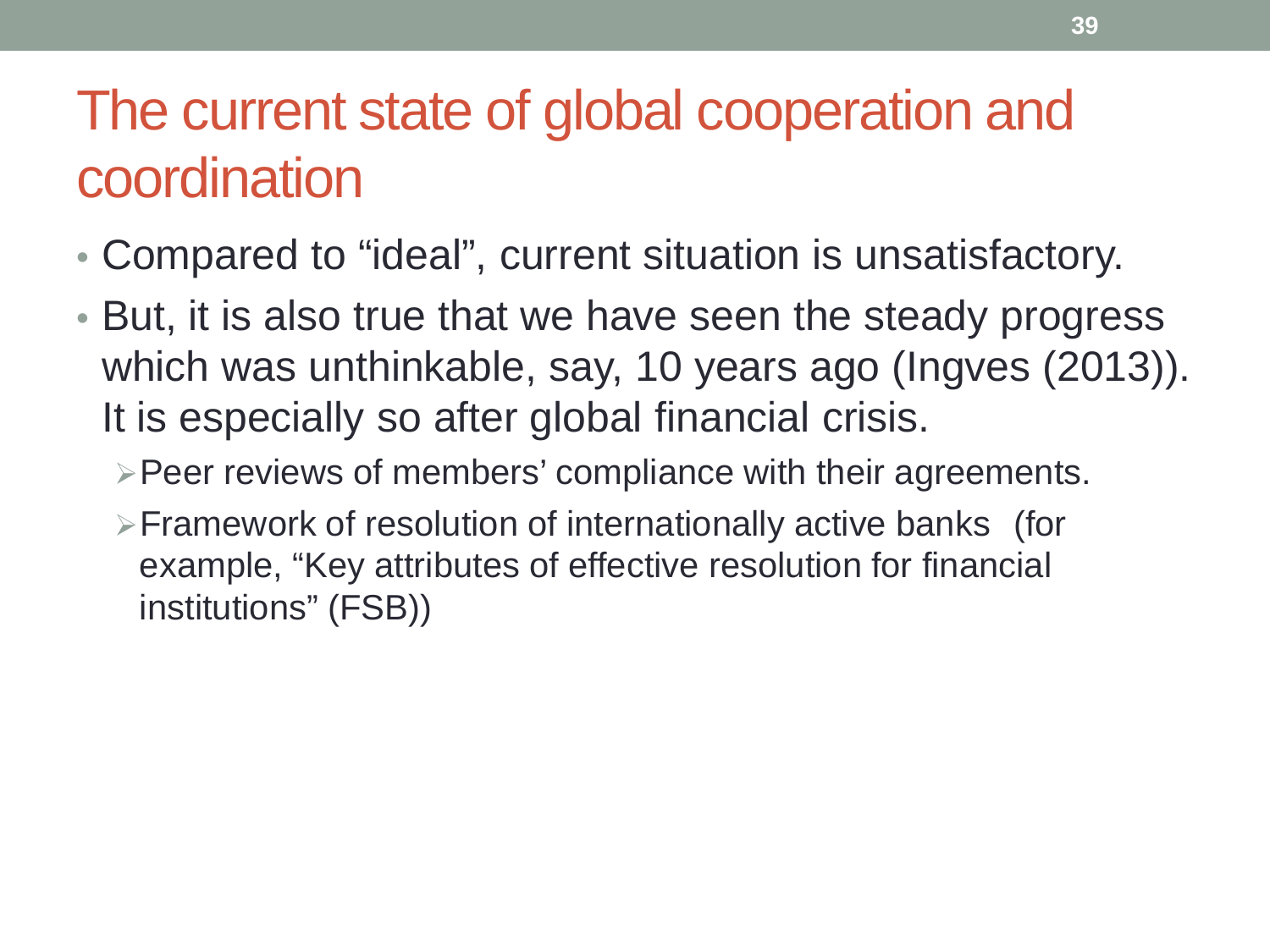# PART 5: Some Additional Thoughts and Concluding Remarks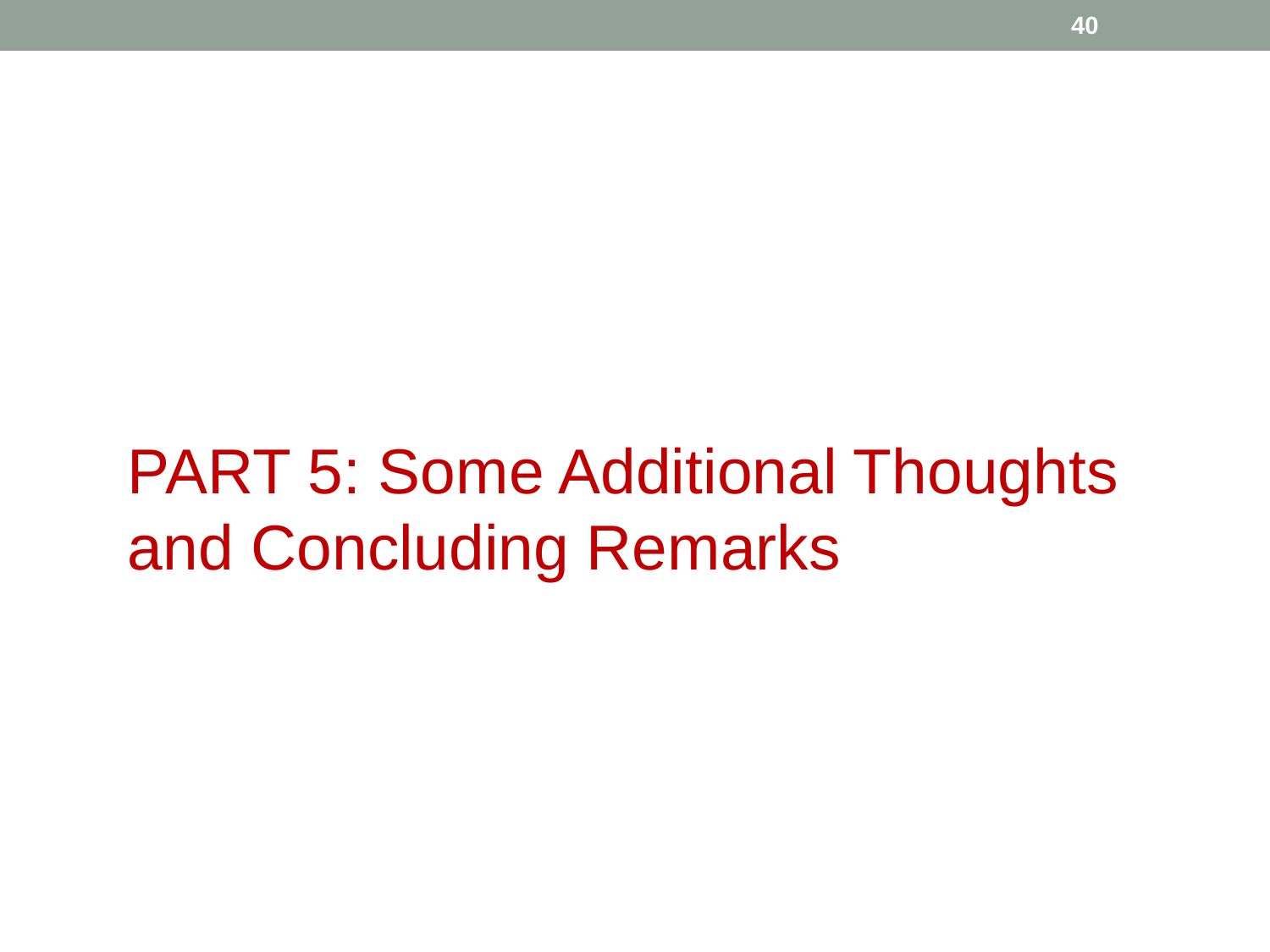### Intellectual spillover is rather significant

- Despite hype of globalization, we also have to be aware of the role played by domestic element.
	- $\triangleright$  Different history of inflation and unemployment
	- Different labor market practice
		- Flexible wage setting in Japan was a cause of both mild deflation and low unemployment rate.
	- Different stage of market development and infrastructure including supervisory and regulatory system
- Optimum policy might be different in each country reflecting these.
- Still, mainstream economics and its policy recommendations are built mainly on the US economy and society. Spillover is not confined to capital movement. In terms of policy, intellectual spillover rather significant.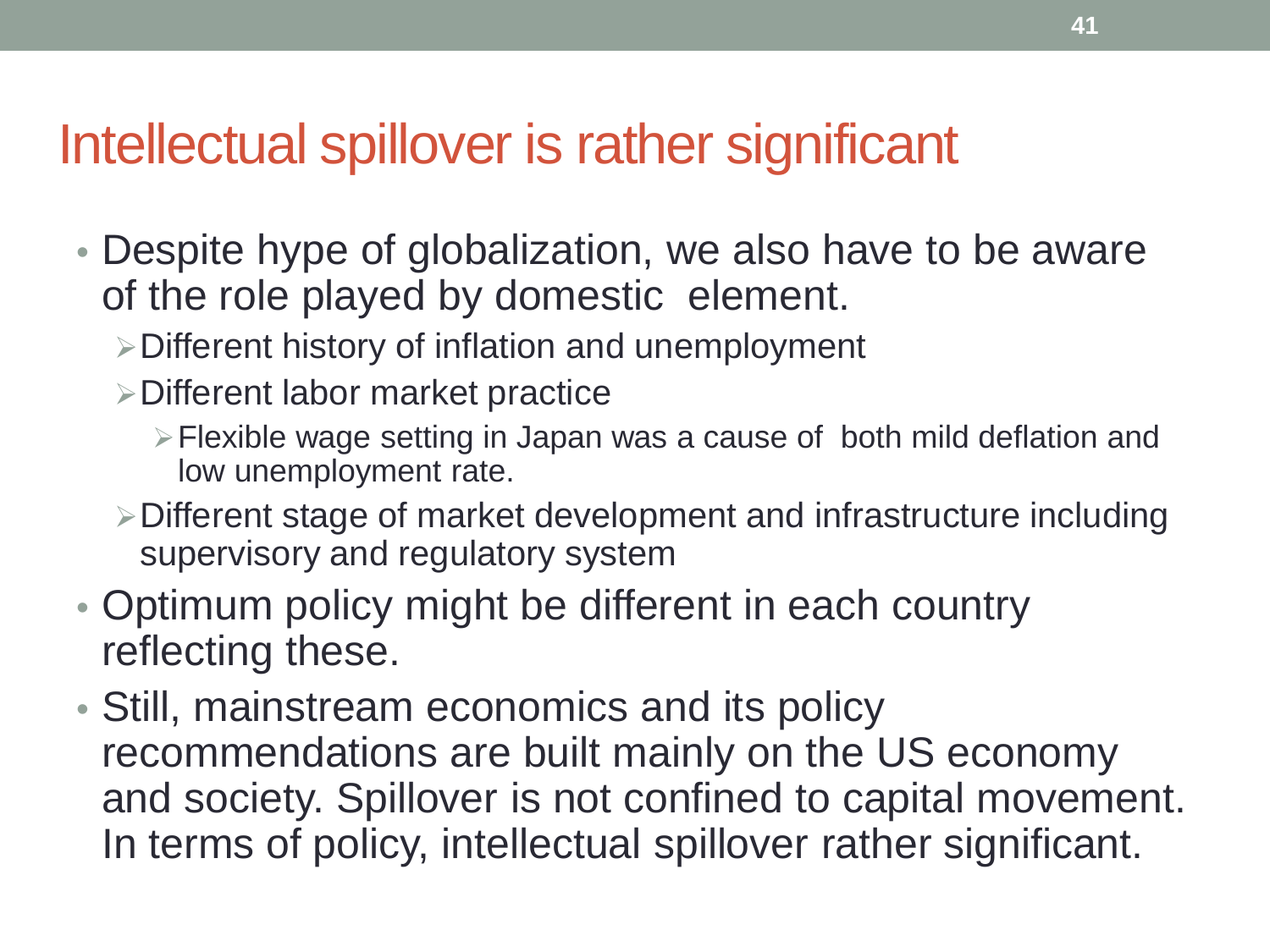# Central banks have to make efforts at internalizing the externalities of their three activities as well

- When I talked about monetary policy, banking operation and supervisory/regulatory policy, I emphasized the externalities in each policy sphere at a global level as a reason for need for global cooperation (and coordination).
- Likewise, we also have to be aware of the externalities or interlinkage created by above-mentioned three areas of central banks' policy or operation .
- We have to strike the balance between monetary policy, banking operation and supervisory and regulatory policy in achieving global stability.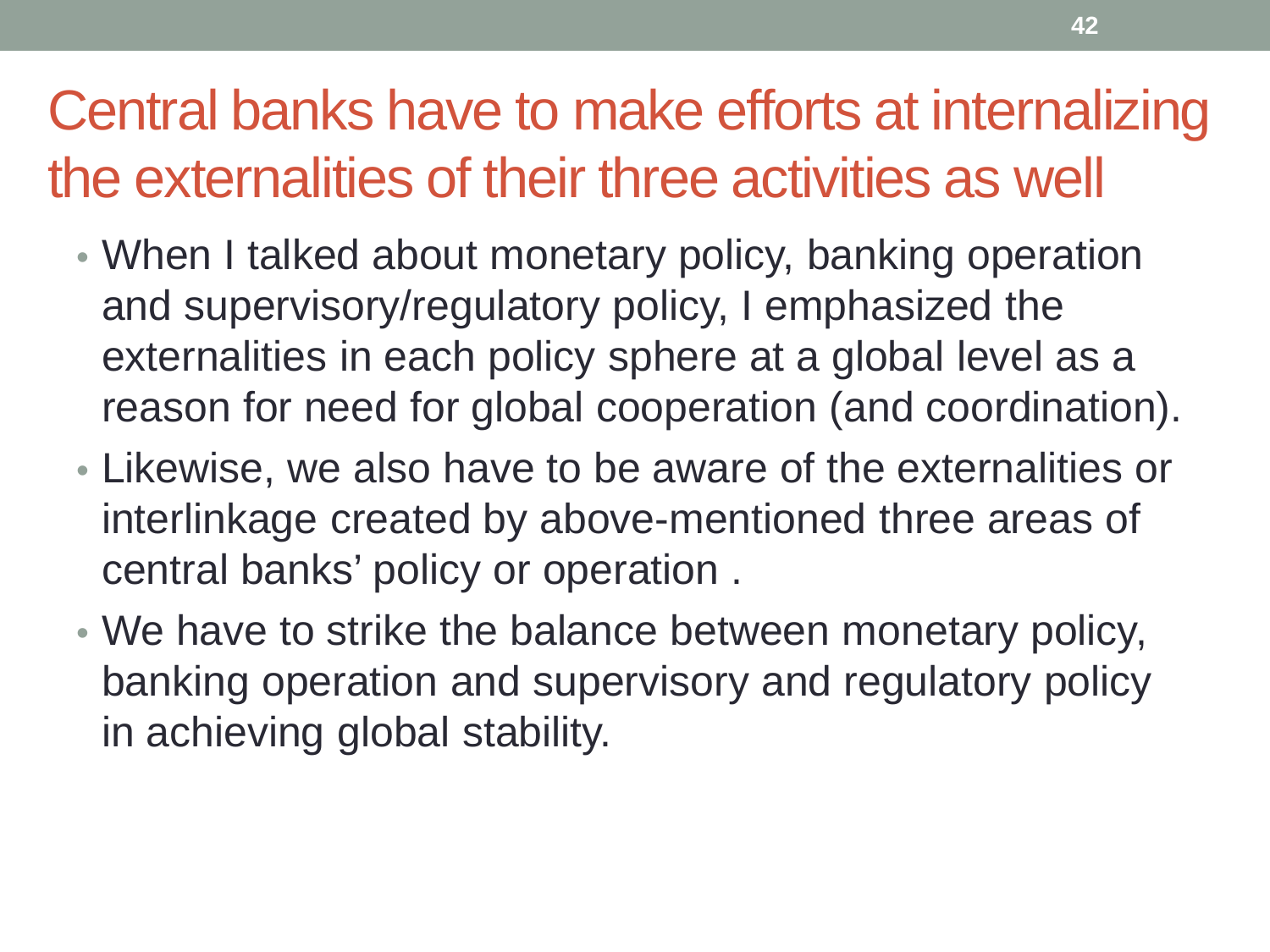# Concluding remarks

- Globalization calls for greater cooperation and possibly coordination among central banks and national regulators. Externalities is becoming large due to globalization.
- However, central bank and national regulator are naturally constrained by its own mandate of "domestic" stability. It is unrealistic for them to jump to the regime of acting on the basis of "global stability" instead of "domestic" stability.
- In terms of global cooperation and coordination, monetary policy is most difficult. Banking operation is less difficult. Supervision and regulatory policy is in between. We have to strike the balance between monetary policy, banking policy and supervisory and regulatory policy in achieving global stability.
- What we can hope is to clearly recognize what is domestic stability in a true sense after internalizing the externality.
- For this purpose, the efforts at producing "enlightened self interest" is crucial. Candid exchange of views among central banks at BIS is one such important example.